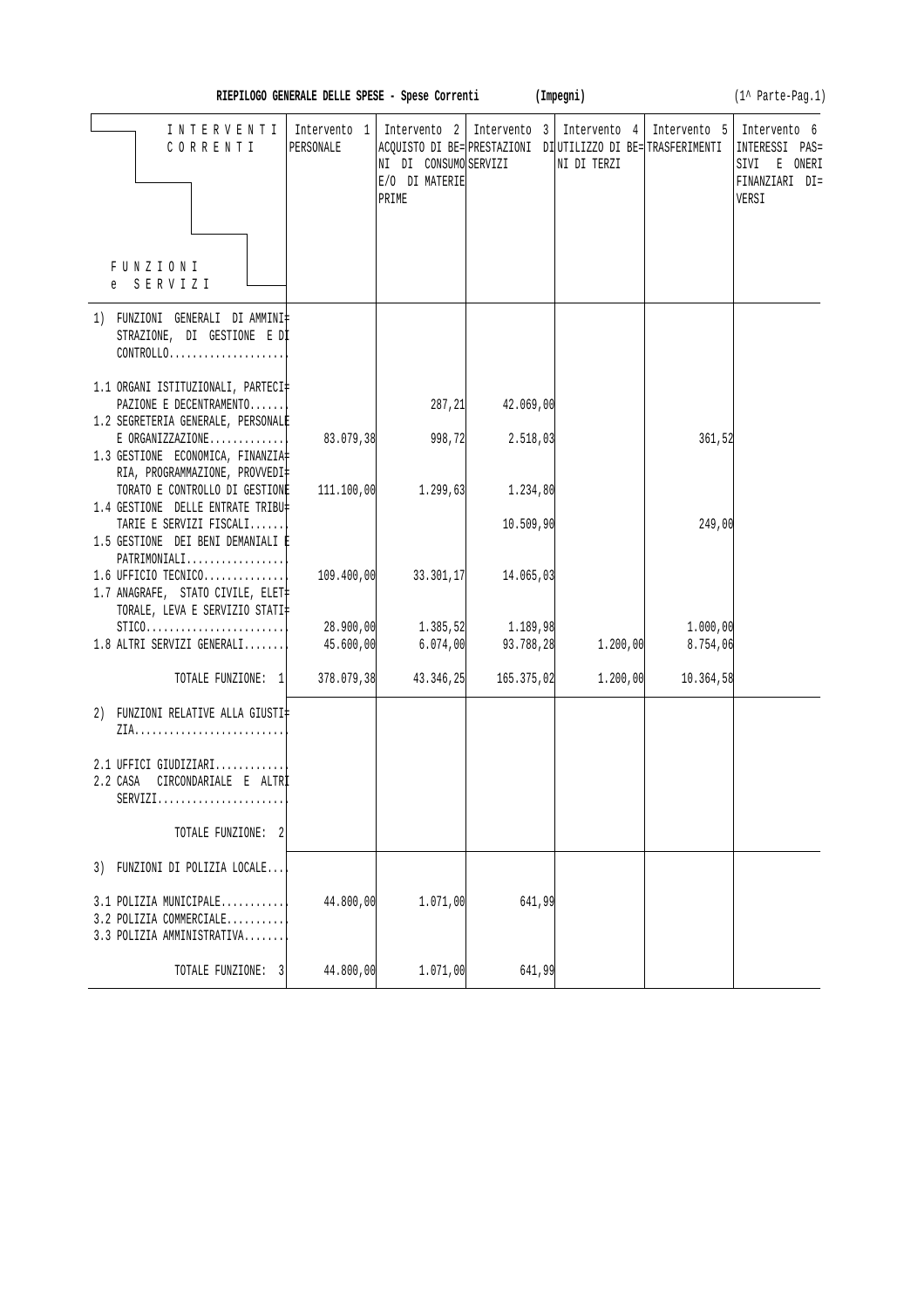|                                                                                                                                                                |                           | RIEPILOGO GENERALE DELLE SPESE - Spese Correnti  |                                    | (Impegni)                                                                                                                   | (segue)      | (1^ Parte-Pag.2)                                                          |
|----------------------------------------------------------------------------------------------------------------------------------------------------------------|---------------------------|--------------------------------------------------|------------------------------------|-----------------------------------------------------------------------------------------------------------------------------|--------------|---------------------------------------------------------------------------|
| INTERVENTI<br>CORRENTI<br>FUNZIONI<br>e SERVIZI                                                                                                                | Intervento 1<br>PERSONALE | NI DI CONSUMO SERVIZI<br>E/O DI MATERIE<br>PRIME |                                    | Intervento 2   Intervento 3   Intervento 4  <br>ACQUISTO DI BE= PRESTAZIONI DI UTILIZZO DI BE= TRASFERIMENTI<br>NI DI TERZI | Intervento 5 | Intervento 6<br>INTERESSI PAS=<br>SIVI E ONERI<br>FINANZIARI DI=<br>VERSI |
|                                                                                                                                                                |                           |                                                  |                                    |                                                                                                                             |              |                                                                           |
| 4) FUNZIONI DI ISTRUZIONE PUBBLI‡<br>$CA.$<br>4.1 SCUOLA MATERNA<br>4.2 ISTRUZIONE ELEMENTARE<br>4.3 ISTRUZIONE MEDIA<br>4.4 ISTRUZIONE SECONDARIA SUPERIO     |                           | 334,85<br>7.424,58<br>8.125,65                   | 23.788,08<br>6.909,68<br>6.925, 31 |                                                                                                                             | 1.735,75     |                                                                           |
| RE<br>4.5 ASSISTENZA SCOLASTICA, TRA<br>SPORTO, REFEZIONE E ALTRI SER<br>VIZI                                                                                  |                           |                                                  | 18.416,77                          |                                                                                                                             | 27.251,26    |                                                                           |
| TOTALE FUNZIONE: 4                                                                                                                                             |                           | 15.885,08                                        | 56.039,84                          |                                                                                                                             | 28.987,01    |                                                                           |
| 5) FUNZIONI RELATIVE ALLA CULTURA<br>ED AI BENI CULTURALI                                                                                                      |                           |                                                  |                                    |                                                                                                                             |              |                                                                           |
| 5.1 BIBLIOTECHE, MUSEI E PINACOTE<br>$CHE$<br>5.2 TEATRI, ATTIVITA` CULTURALI E<br>SERVIZI DIVERSI NEL SETTORE                                                 |                           | 4.227,50                                         | 15.000,00                          |                                                                                                                             |              |                                                                           |
| CULTURALE                                                                                                                                                      |                           | 895, 40                                          | 1.858,56                           |                                                                                                                             |              |                                                                           |
| TOTALE FUNZIONE: 5                                                                                                                                             |                           | 5.122,90                                         | 16.858,56                          |                                                                                                                             |              |                                                                           |
| 6) FUNZIONI NEL SETTORE SPORTIVO<br>E RICREATIVO                                                                                                               |                           |                                                  |                                    |                                                                                                                             |              |                                                                           |
| 6.1 PISCINE COMUNALI<br>6.2 STADIO COMUNALE, PALAZZO DELLO<br>SPORT ED ALTRI IMPIANTI<br>6.3 MANIFESTAZIONI<br>DIVERSE<br>NEL<br>SETTORE SPORTIVO E RICREATIVO |                           | 1.066,58                                         | 5.995,90                           |                                                                                                                             | 4.750,00     | 8.196,13                                                                  |
| TOTALE FUNZIONE: 6                                                                                                                                             |                           | 1.066,58                                         | 5.995,90                           |                                                                                                                             | 4.750,00     | 8.196,13                                                                  |
| 7) FUNZIONI NEL CAMPO TURISTICO.                                                                                                                               |                           |                                                  |                                    |                                                                                                                             |              |                                                                           |
| 7.1 SERVIZI TURISTICI<br>7.2 MANIFESTAZIONI TURISTICHE                                                                                                         |                           |                                                  |                                    |                                                                                                                             |              |                                                                           |
| TOTALE FUNZIONE: 7                                                                                                                                             |                           |                                                  |                                    |                                                                                                                             |              |                                                                           |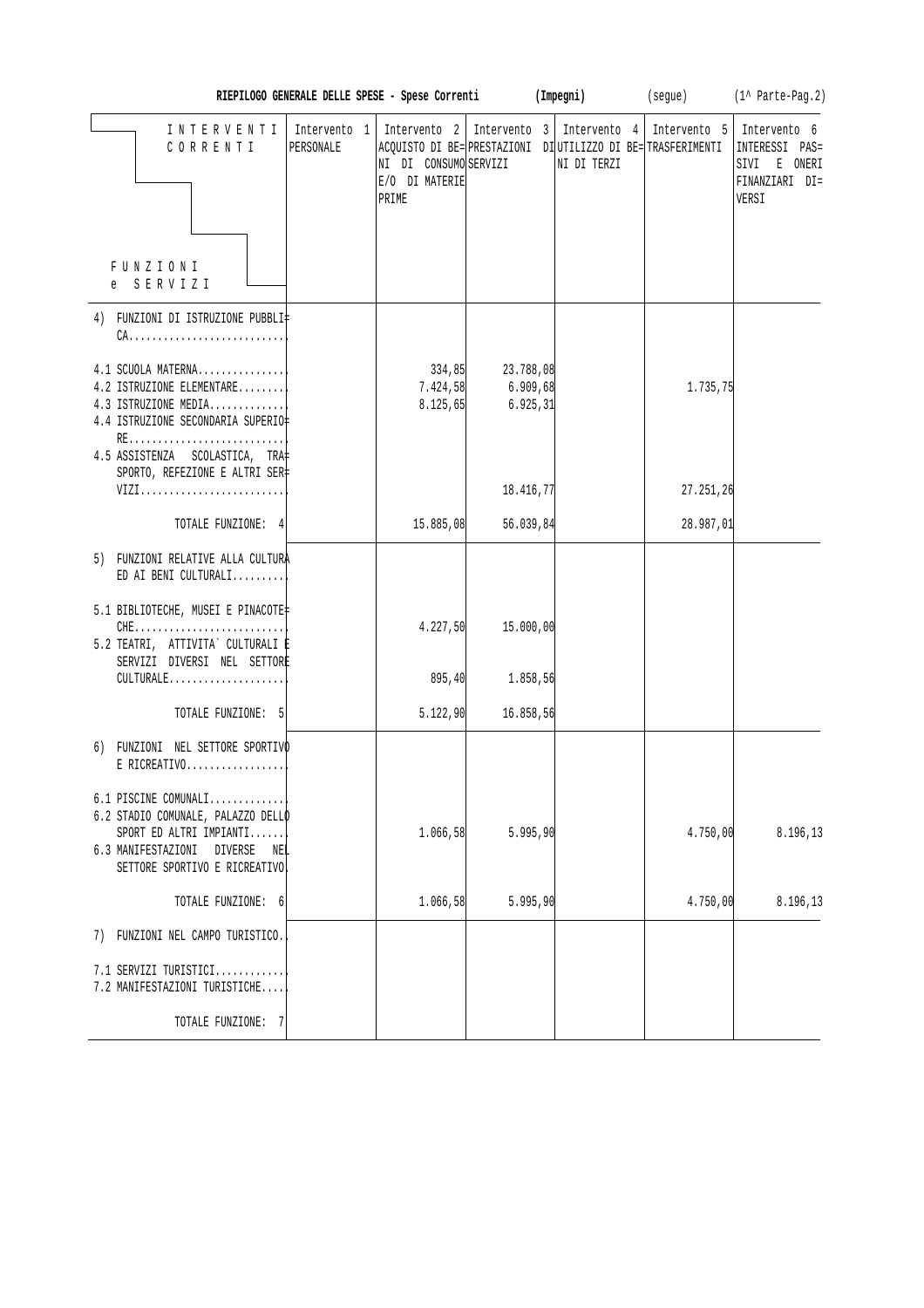|                                                                                                                                                                                                                                                                          | RIEPILOGO GENERALE DELLE SPESE - Spese Correnti (Impegni) |                                                  |                         |                                                                                                                             |            | (segue) (1^ Parte-Pag.3)                                                                 |
|--------------------------------------------------------------------------------------------------------------------------------------------------------------------------------------------------------------------------------------------------------------------------|-----------------------------------------------------------|--------------------------------------------------|-------------------------|-----------------------------------------------------------------------------------------------------------------------------|------------|------------------------------------------------------------------------------------------|
| INTERVENTI<br>CORRENTI                                                                                                                                                                                                                                                   | Intervento 1<br>PERSONALE                                 | NI DI CONSUMO SERVIZI<br>E/O DI MATERIE<br>PRIME |                         | Intervento 2   Intervento 3   Intervento 4  <br>ACQUISTO DI BE= PRESTAZIONI DI UTILIZZO DI BE= TRASFERIMENTI<br>NI DI TERZI |            | Intervento 5   Intervento 6<br>INTERESSI PAS=<br>SIVI E ONERI<br>FINANZIARI DI=<br>VERSI |
| FUNZIONI<br>e SERVIZI                                                                                                                                                                                                                                                    |                                                           |                                                  |                         |                                                                                                                             |            |                                                                                          |
| 8) FUNZIONI NEL CAMPO DELLA VIA‡<br>BILITA' E DEI TRASPORTI                                                                                                                                                                                                              |                                                           |                                                  |                         |                                                                                                                             |            |                                                                                          |
| 8.1 VIABILITA`, CIRCOLAZIONE STRA‡<br>DALE E SERVIZI CONNESSI<br>8.2 ILLUMINAZIONE PUBBLICA E SER‡                                                                                                                                                                       | 56.000,00                                                 | 7.652,07                                         |                         |                                                                                                                             |            | 10.031,94                                                                                |
| VIZI CONNESSI<br>8.3 TRASPORTI PUBBLICI LOCALI E<br>SERVIZI CONNESSI                                                                                                                                                                                                     |                                                           |                                                  | 56.993,32               |                                                                                                                             |            | 2.533,97                                                                                 |
| TOTALE FUNZIONE: 8                                                                                                                                                                                                                                                       | 56.000,00                                                 | 7.652,07                                         | 56.993,32               |                                                                                                                             |            | 12.565,91                                                                                |
| 9) FUNZIONI RIGUARDANTI LA GE‡<br>STIONE DEL TERRITORIO E DEL‡<br>L'AMBIENTE<br>9.1 URBANISTICA E GESTIONE DEL<br>TERRITORIO                                                                                                                                             |                                                           |                                                  |                         |                                                                                                                             |            |                                                                                          |
| 9.2 EDILIZIA RESIDENZIALE PUBBLICA<br>LOCALE E PIANI DI EDILIZIA E‡<br>CONOMICO-POPOLARE<br>9.3 SERVIZI DI PROTEZIONE CIVILE.<br>9.4 SERVIZIO IDRICO INTEGRATO<br>9.5 SERVIZIO SMALTIMENTO RIFIUTI.<br>9.6 PARCHI E SERVIZI PER LA TUTELA<br>AMBIENTALE DEL VERDE, ALTRI |                                                           | 9.590, 26                                        | 99.642,23<br>241.105,95 |                                                                                                                             |            |                                                                                          |
| SERVIZI RELATIVI AL TERRITORIO<br>ED ALL'AMBIENTE                                                                                                                                                                                                                        |                                                           |                                                  | 19.376,60               |                                                                                                                             |            |                                                                                          |
| TOTALE FUNZIONE: 9                                                                                                                                                                                                                                                       |                                                           | 9.590, 26                                        | 360.124,78              |                                                                                                                             |            |                                                                                          |
| 10) FUNZIONI NEL SETTORE SOCIALE.                                                                                                                                                                                                                                        |                                                           |                                                  |                         |                                                                                                                             |            |                                                                                          |
| 10.1 ASILI NIDO, SERVIZI PER L'IN‡<br>FANZIA E PER I MINORI<br>10.2 SERVIZI DI PREVENZIONE E RIA#<br>BILITAZIONE<br>10.3 STRUTTURE RESIDENZIALI E DI<br>RICOVERO PER ANZIANI                                                                                             |                                                           |                                                  | 5.000,00                |                                                                                                                             | 1.960,00   |                                                                                          |
| 10.4 ASSISTENZA, BENEFICENZA PUB‡<br>BLICA E SERVIZI DIVERSI ALLA<br>PERSONA<br>10.5 SERVIZIO NECROSCOPICO E CIMI‡                                                                                                                                                       | 35.700,00                                                 |                                                  | 66.658,40               |                                                                                                                             | 365.888,33 |                                                                                          |
| TERIALE                                                                                                                                                                                                                                                                  |                                                           | 1.070, 32                                        | 23.200,04               |                                                                                                                             |            |                                                                                          |
| TOTALE FUNZIONE: 10                                                                                                                                                                                                                                                      | 35.700,00                                                 | 1.070, 32                                        | 94.858,44               |                                                                                                                             | 367.848,33 |                                                                                          |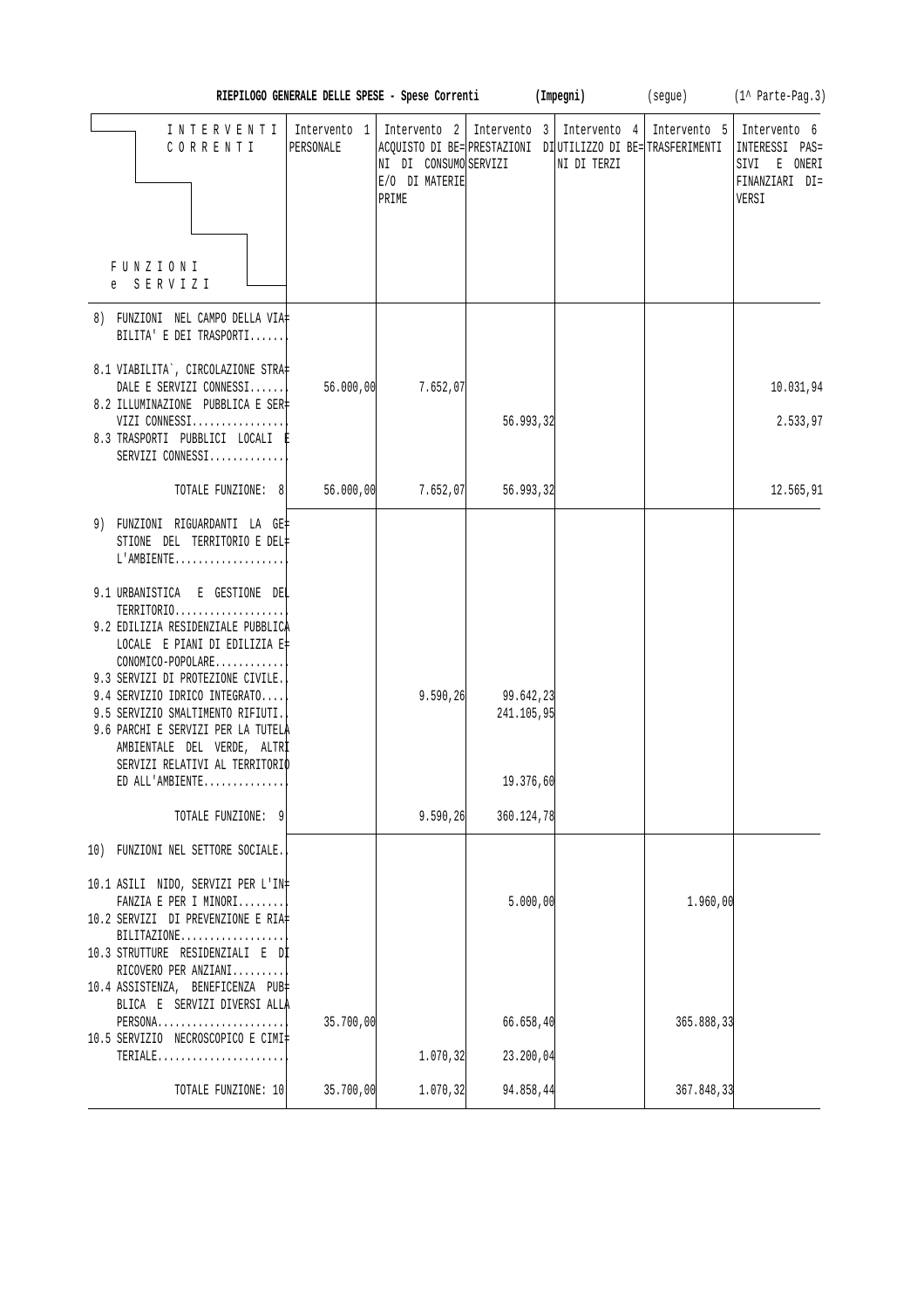|                                                                                                                                                                                                                                                                                                                        |                           | RIEPILOGO GENERALE DELLE SPESE - Spese Correnti                  |              | (Impegni)                                                                   | (segue)                   | (1^ Parte-Pag.4)                                                          |
|------------------------------------------------------------------------------------------------------------------------------------------------------------------------------------------------------------------------------------------------------------------------------------------------------------------------|---------------------------|------------------------------------------------------------------|--------------|-----------------------------------------------------------------------------|---------------------------|---------------------------------------------------------------------------|
| INTERVENTI<br>CORRENTI<br>FUNZIONI<br>e SERVIZI                                                                                                                                                                                                                                                                        | Intervento 1<br>PERSONALE | Intervento 2<br>NI DI CONSUMO SERVIZI<br>E/O DI MATERIE<br>PRIME | Intervento 3 | ACQUISTO DI BE= PRESTAZIONI DI UTILIZZO DI BE= TRASFERIMENTI<br>NI DI TERZI | Intervento 4 Intervento 5 | Intervento 6<br>INTERESSI PAS=<br>SIVI E ONERI<br>FINANZIARI DI=<br>VERSI |
| 11) FUNZIONI NEL CAMPO DELLO SVI‡<br>LUPPO ECONOMICO                                                                                                                                                                                                                                                                   |                           |                                                                  |              |                                                                             |                           |                                                                           |
| 11.1 AFFISSIONI E PUBBLICITA`<br>11.2 FIERE, MERCATI E SERVIZI CON‡<br>$NESS1$<br>11.3 MATTATOIO E SERVIZI CONNESSI.<br>11.4 SERVIZI RELATIVI ALL'INDUSTRIA<br>11.5 SERVIZI RELATIVI AL COMMERCIO<br>11.6 SERVIZI RELATIVI ALL'ARTIGIA#<br>$NATO$<br>11.7 SERVIZI RELATIVI ALL'AGRICOL#<br>TURA<br>TOTALE FUNZIONE: 11 |                           |                                                                  |              |                                                                             |                           |                                                                           |
| 12) FUNZIONI RELATIVE A SERVIZI<br>PRODUTTIVI                                                                                                                                                                                                                                                                          |                           |                                                                  |              |                                                                             |                           |                                                                           |
| 12.1 DISTRIBUZIONE GAS<br>12.2 CENTRALE DEL LATTE<br>12.3 DISTRIBUZIONE ENERGIA ELETTRI‡<br>$CA.$<br>12.4 TELERISCALDAMENTO<br>12.5 FARMACIE<br>12.6 ALTRI SERVIZI PRODUTTIVI<br>TOTALE FUNZIONE: 12                                                                                                                   |                           |                                                                  |              |                                                                             |                           |                                                                           |
| TOTALE TITOLO : 1^                                                                                                                                                                                                                                                                                                     | 514.579,38                | 84.804,46                                                        | 756.887,85   | 1.200,00                                                                    | 411.949,92                | 20.762,04                                                                 |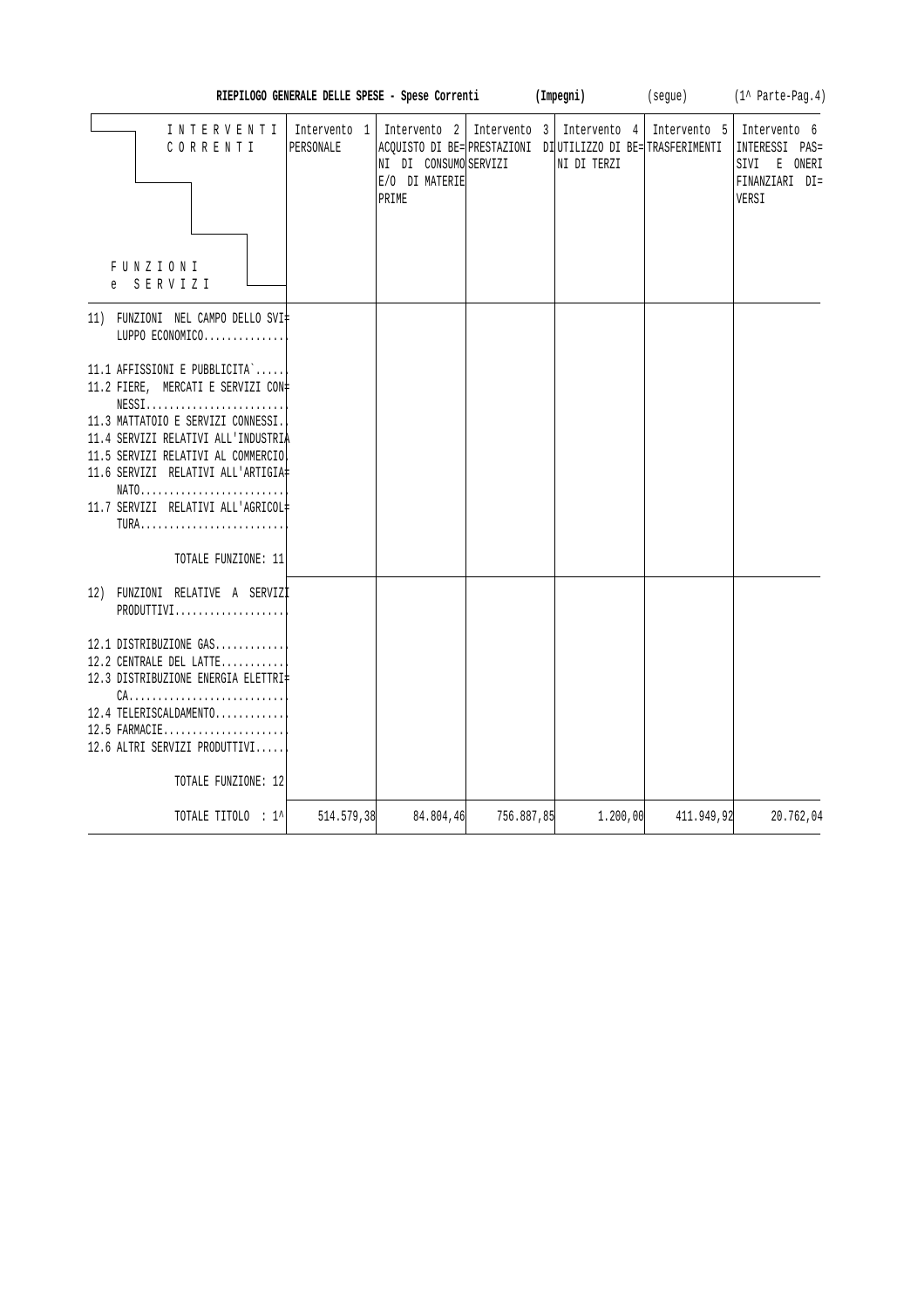| (Impegni)<br>(2^ Parte-Pag.1)<br>RIEPILOGO GENERALE DELLE SPESE - Spese Correnti         |              |                                             |  |                                                                                                                                                  |                     |            |  |  |
|------------------------------------------------------------------------------------------|--------------|---------------------------------------------|--|--------------------------------------------------------------------------------------------------------------------------------------------------|---------------------|------------|--|--|
| INTERVENTI<br>CORRENTI                                                                   | Intervento 7 | NARI DELLA GE= ESERCIZIO<br>STIONE CORRENTE |  | Intervento 8   Intervento 9   Intervento 10  <br>IMPOSTE E TASSE ONERI STRAORDI= AMMORTAMENTI DI FONDO SVALUTA= FONDO DI RISER=<br>ZIONE CREDITI | Intervento 11<br>VA | TOTALE     |  |  |
| FUNZIONI<br>e SERVIZI                                                                    |              |                                             |  |                                                                                                                                                  |                     |            |  |  |
| 1) FUNZIONI GENERALI DIAMMINI#<br>STRAZIONE, DI GESTIONE E DI<br>CONTROLLO               |              |                                             |  |                                                                                                                                                  |                     |            |  |  |
| 1.1 ORGANI ISTITUZIONALI, PARTECI‡<br>PAZIONE E DECENTRAMENTO                            |              | 13.006,68                                   |  |                                                                                                                                                  |                     | 55.362,89  |  |  |
| 1.2 SEGRETERIA GENERALE, PERSONALE                                                       |              |                                             |  |                                                                                                                                                  |                     |            |  |  |
| $E$ ORGANIZZAZIONE<br>1.3 GESTIONE ECONOMICA, FINANZIA<br>RIA, PROGRAMMAZIONE, PROVVEDI‡ | 5.100,00     |                                             |  |                                                                                                                                                  |                     | 92.057,65  |  |  |
| TORATO E CONTROLLO DI GESTIONE                                                           | 7.600,00     |                                             |  |                                                                                                                                                  |                     | 121.234,43 |  |  |
| 1.4 GESTIONE DELLE ENTRATE TRIBU‡<br>TARIE E SERVIZI FISCALI                             |              |                                             |  |                                                                                                                                                  |                     | 10.758,90  |  |  |
| 1.5 GESTIONE DEI BENI DEMANIALI P                                                        |              |                                             |  |                                                                                                                                                  |                     |            |  |  |
| PATRIMONIALI<br>1.6 UFFICIO TECNICO<br>1.7 ANAGRAFE, STATO CIVILE, ELET                  | 7.400,00     |                                             |  |                                                                                                                                                  |                     | 164.166,20 |  |  |
| TORALE, LEVA E SERVIZIO STATI‡<br>$STICO.$                                               | 2.000,00     |                                             |  |                                                                                                                                                  |                     | 34.475,50  |  |  |
| $1.8$ ALTRI SERVIZI GENERALI                                                             | 3.425,00     |                                             |  |                                                                                                                                                  |                     | 158.841,34 |  |  |
| TOTALE FUNZIONE: 1 25.525,00                                                             |              | 13.006,68                                   |  |                                                                                                                                                  |                     | 636.896,91 |  |  |
| 2) FUNZIONI RELATIVE ALLA GIUSTI                                                         |              |                                             |  |                                                                                                                                                  |                     |            |  |  |
| 2.1 UFFICI GIUDIZIARI<br>2.2 CASA CIRCONDARIALE E ALTR<br>$SERVIZI$                      |              |                                             |  |                                                                                                                                                  |                     |            |  |  |
| TOTALE FUNZIONE: 2                                                                       |              |                                             |  |                                                                                                                                                  |                     |            |  |  |
| 3) FUNZIONI DI POLIZIA LOCALE                                                            |              |                                             |  |                                                                                                                                                  |                     |            |  |  |
| 3.1 POLIZIA MUNICIPALE<br>3.2 POLIZIA COMMERCIALE<br>3.3 POLIZIA AMMINISTRATIVA          | 3.000,00     |                                             |  |                                                                                                                                                  |                     | 49.512,99  |  |  |
| TOTALE FUNZIONE: 3                                                                       | 3.000,00     |                                             |  |                                                                                                                                                  |                     | 49.512,99  |  |  |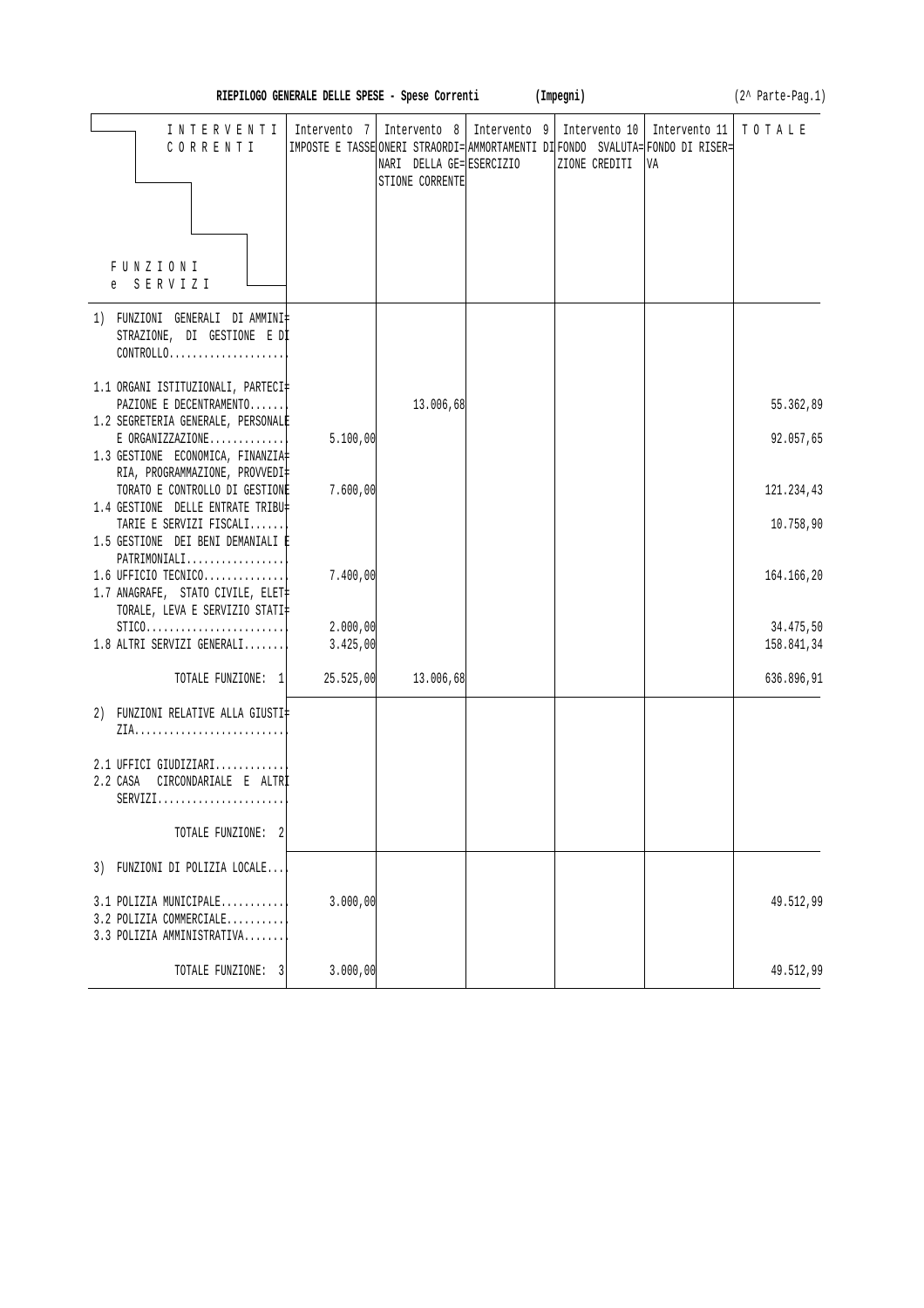|                                                                                                                                                                                        | RIEPILOGO GENERALE DELLE SPESE - Spese Correnti |                                                                                                                                                                               | (Impegni) |               |                     | (segue) (2^ Parte-Pag.2)            |
|----------------------------------------------------------------------------------------------------------------------------------------------------------------------------------------|-------------------------------------------------|-------------------------------------------------------------------------------------------------------------------------------------------------------------------------------|-----------|---------------|---------------------|-------------------------------------|
| INTERVENTI<br>CORRENTI<br>FUNZIONI<br>SERVIZI                                                                                                                                          | Intervento 7                                    | Intervento 8   Intervento 9   Intervento 10  <br>IMPOSTE E TASSE ONERI STRAORDI= AMMORTAMENTI DI FONDO SVALUTA= FONDO DI RISER=<br>NARI DELLA GE=ESERCIZIO<br>STIONE CORRENTE |           | ZIONE CREDITI | Intervento 11<br>VA | TOTALE                              |
|                                                                                                                                                                                        |                                                 |                                                                                                                                                                               |           |               |                     |                                     |
| 4) FUNZIONI DI ISTRUZIONE PUBBLI‡<br>$CA.$                                                                                                                                             |                                                 |                                                                                                                                                                               |           |               |                     |                                     |
| 4.1 SCUOLA MATERNA<br>4.2 ISTRUZIONE ELEMENTARE<br>4.3 ISTRUZIONE MEDIA<br>4.4 ISTRUZIONE SECONDARIA SUPERIO‡<br>RE<br>4.5 ASSISTENZA SCOLASTICA, TRA<br>SPORTO, REFEZIONE E ALTRI SER |                                                 |                                                                                                                                                                               |           |               |                     | 24.122,93<br>16.070,01<br>15.050,96 |
| VIZI                                                                                                                                                                                   |                                                 |                                                                                                                                                                               |           |               |                     | 45.668,03                           |
| TOTALE FUNZIONE: 4                                                                                                                                                                     |                                                 |                                                                                                                                                                               |           |               |                     | 100.911,93                          |
| 5) FUNZIONI RELATIVE ALLA CULTURA<br>ED AI BENI CULTURALI                                                                                                                              |                                                 |                                                                                                                                                                               |           |               |                     |                                     |
| 5.1 BIBLIOTECHE, MUSEI E PINACOTE<br>$CHE$<br>5.2 TEATRI, ATTIVITA` CULTURALI ‡<br>SERVIZI DIVERSI NEL SETTORE                                                                         |                                                 |                                                                                                                                                                               |           |               |                     | 19.227,50                           |
| CULTURALE                                                                                                                                                                              |                                                 |                                                                                                                                                                               |           |               |                     | 2.753,96                            |
| TOTALE FUNZIONE: 5                                                                                                                                                                     |                                                 |                                                                                                                                                                               |           |               |                     | 21.981,46                           |
| 6) FUNZIONI NEL SETTORE SPORTIVO<br>$E$ RICREATIVO                                                                                                                                     |                                                 |                                                                                                                                                                               |           |               |                     |                                     |
| 6.1 PISCINE COMUNALI<br>6.2 STADIO COMUNALE, PALAZZO DELLO<br>SPORT ED ALTRI IMPIANTI<br>6.3 MANIFESTAZIONI<br>DIVERSE<br>NEL<br>SETTORE SPORTIVO E RICREATIVO                         |                                                 |                                                                                                                                                                               |           |               |                     | 20.008,61                           |
| TOTALE FUNZIONE: 6                                                                                                                                                                     |                                                 |                                                                                                                                                                               |           |               |                     | 20.008,61                           |
| 7) FUNZIONI NEL CAMPO TURISTICO.                                                                                                                                                       |                                                 |                                                                                                                                                                               |           |               |                     |                                     |
| 7.1 SERVIZI TURISTICI<br>7.2 MANIFESTAZIONI TURISTICHE                                                                                                                                 |                                                 |                                                                                                                                                                               |           |               |                     |                                     |
| TOTALE FUNZIONE: 7                                                                                                                                                                     |                                                 |                                                                                                                                                                               |           |               |                     |                                     |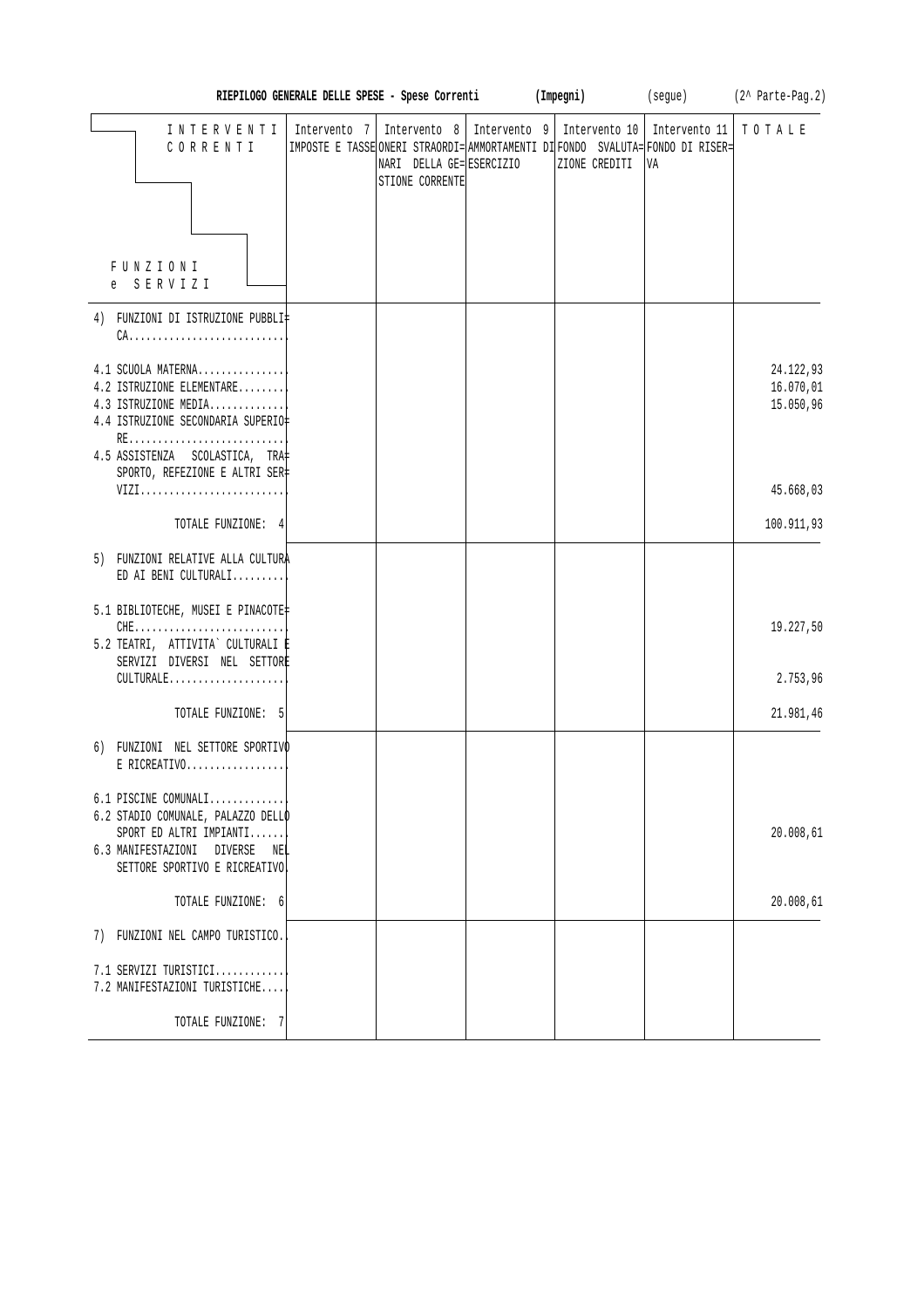|                                                                                                                                                                                                                     | RIEPILOGO GENERALE DELLE SPESE - Spese Correnti (Impegni) |                                            |                                                                                                                                                                                |    | (segue) (2^ Parte-Pag.3) |
|---------------------------------------------------------------------------------------------------------------------------------------------------------------------------------------------------------------------|-----------------------------------------------------------|--------------------------------------------|--------------------------------------------------------------------------------------------------------------------------------------------------------------------------------|----|--------------------------|
| INTERVENTI<br>$C 0 R R E N T I$                                                                                                                                                                                     |                                                           | NARI DELLA GE=ESERCIZIO<br>STIONE CORRENTE | Intervento 7   Intervento 8   Intervento 9   Intervento 10   Intervento 11<br> IMPOSTE E TASSE ONERI STRAORDI= AMMORTAMENTI DI FONDO SVALUTA= FONDO DI RISER=<br>ZIONE CREDITI | VA | TOTALE                   |
| <b>FUNZIONI</b><br>e SERVIZI                                                                                                                                                                                        |                                                           |                                            |                                                                                                                                                                                |    |                          |
| 8) FUNZIONI NEL CAMPO DELLA VIA‡<br>BILITA' E DEI TRASPORTI                                                                                                                                                         |                                                           |                                            |                                                                                                                                                                                |    |                          |
| 8.1 VIABILITA`, CIRCOLAZIONE STRA‡<br>DALE E SERVIZI CONNESSI<br>8.2 ILLUMINAZIONE PUBBLICA E SER‡                                                                                                                  | 3.600,00                                                  |                                            |                                                                                                                                                                                |    | 77.284,01                |
| VIZI CONNESSI<br>8.3 TRASPORTI PUBBLICI LOCALI E<br>SERVIZI CONNESSI                                                                                                                                                |                                                           |                                            |                                                                                                                                                                                |    | 59.527,29                |
| TOTALE FUNZIONE: 8                                                                                                                                                                                                  | 3.600,00                                                  |                                            |                                                                                                                                                                                |    | 136.811,30               |
| 9) FUNZIONI RIGUARDANTI LA GE‡<br>STIONE DEL TERRITORIO E DEL‡<br>L'AMBIENTE                                                                                                                                        |                                                           |                                            |                                                                                                                                                                                |    |                          |
| 9.1 URBANISTICA E GESTIONE DEL<br>TERRITORIO<br>9.2 EDILIZIA RESIDENZIALE PUBBLICA<br>LOCALE E PIANI DI EDILIZIA E‡<br>CONOMICO-POPOLARE                                                                            |                                                           |                                            |                                                                                                                                                                                |    |                          |
| 9.3 SERVIZI DI PROTEZIONE CIVILE.<br>9.4 SERVIZIO IDRICO INTEGRATO<br>9.5 SERVIZIO SMALTIMENTO RIFIUTI.<br>9.6 PARCHI E SERVIZI PER LA TUTELA<br>AMBIENTALE DEL VERDE, ALTRI<br>SERVIZI RELATIVI AL TERRITORIO      |                                                           |                                            |                                                                                                                                                                                |    | 109.232,49<br>241.105,95 |
| ED ALL'AMBIENTE                                                                                                                                                                                                     |                                                           |                                            |                                                                                                                                                                                |    | 19.376,60                |
| TOTALE FUNZIONE: 9                                                                                                                                                                                                  |                                                           |                                            |                                                                                                                                                                                |    | 369.715,04               |
| 10) FUNZIONI NEL SETTORE SOCIALE.                                                                                                                                                                                   |                                                           |                                            |                                                                                                                                                                                |    |                          |
| 10.1 ASILI NIDO, SERVIZI PER L'IN‡<br>FANZIA E PER I MINORI<br>10.2 SERVIZI DI PREVENZIONE E RIA‡<br>$BILITAZIONE$<br>10.3 STRUTTURE RESIDENZIALI E Dİ<br>RICOVERO PER ANZIANI<br>10.4 ASSISTENZA, BENEFICENZA PUB‡ |                                                           |                                            |                                                                                                                                                                                |    | 6.960,00                 |
| BLICA E SERVIZI DIVERSI ALLA<br>PERSONA<br>10.5 SERVIZIO NECROSCOPICO E CIMI‡                                                                                                                                       | 2.400,00                                                  |                                            |                                                                                                                                                                                |    | 470.646,73               |
| TERIALE                                                                                                                                                                                                             |                                                           |                                            |                                                                                                                                                                                |    | 24.270,36                |
| TOTALE FUNZIONE: 10                                                                                                                                                                                                 | 2.400,00                                                  |                                            |                                                                                                                                                                                |    | 501.877,09               |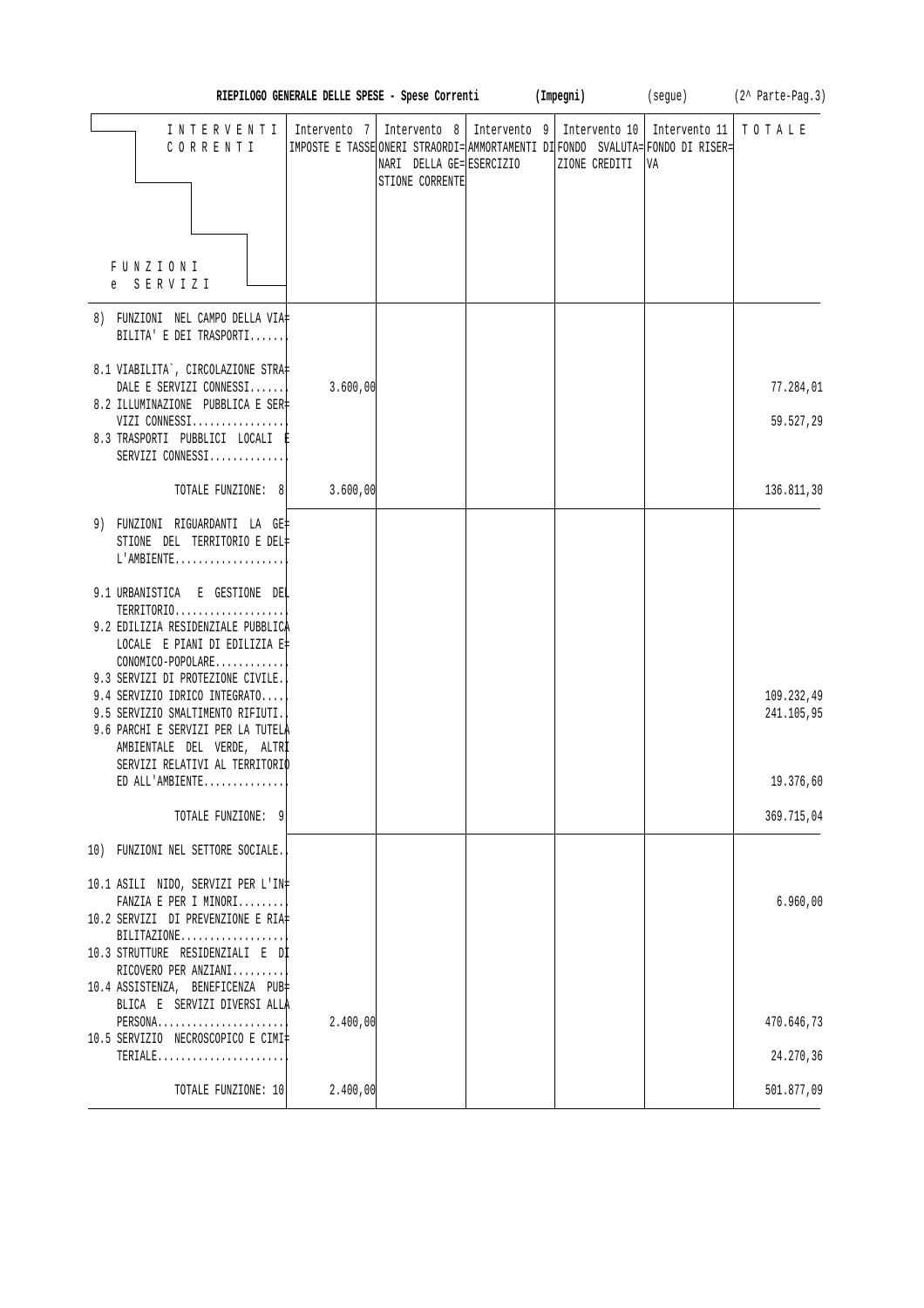|                                                                                                                                                                                                                                                                                               | RIEPILOGO GENERALE DELLE SPESE - Spese Correnti                                                |                                             | (Impegni)     | (seque)                                                           | (2^ Parte-Pag.4) |
|-----------------------------------------------------------------------------------------------------------------------------------------------------------------------------------------------------------------------------------------------------------------------------------------------|------------------------------------------------------------------------------------------------|---------------------------------------------|---------------|-------------------------------------------------------------------|------------------|
| INTERVENTI<br>CORRENTI<br><b>FUNZIONI</b><br>e SERVIZI                                                                                                                                                                                                                                        | Intervento 7<br>IMPOSTE E TASSE ONERI STRAORDI= AMMORTAMENTI DI FONDO SVALUTA= FONDO DI RISER= | NARI DELLA GE= ESERCIZIO<br>STIONE CORRENTE | ZIONE CREDITI | Intervento 8   Intervento 9   Intervento 10   Intervento 11<br>VA | TOTALE           |
| 11) FUNZIONI NEL CAMPO DELLO SVI‡<br>LUPPO ECONOMICO                                                                                                                                                                                                                                          |                                                                                                |                                             |               |                                                                   |                  |
| 11.1 AFFISSIONI E PUBBLICITA`<br>11.2 FIERE, MERCATI E SERVIZI CON‡<br>$NESS1$<br>11.3 MATTATOIO E SERVIZI CONNESSI.<br>11.4 SERVIZI RELATIVI ALL'INDUSTRIA<br>11.5 SERVIZI RELATIVI AL COMMERCIO<br>11.6 SERVIZI RELATIVI ALL'ARTIGIA#<br>NATO<br>11.7 SERVIZI RELATIVI ALL'AGRICOL#<br>TURA |                                                                                                |                                             |               |                                                                   |                  |
| TOTALE FUNZIONE: 11                                                                                                                                                                                                                                                                           |                                                                                                |                                             |               |                                                                   |                  |
| 12) FUNZIONI RELATIVE A SERVIZI<br>PRODUTTIVI                                                                                                                                                                                                                                                 |                                                                                                |                                             |               |                                                                   |                  |
| 12.1 DISTRIBUZIONE GAS<br>12.2 CENTRALE DEL LATTE<br>12.3 DISTRIBUZIONE ENERGIA ELETTRI‡<br>$CA.$<br>12.4 TELERISCALDAMENTO<br>12.5 FARMACIE<br>12.6 ALTRI SERVIZI PRODUTTIVI<br>TOTALE FUNZIONE: 12                                                                                          |                                                                                                |                                             |               |                                                                   |                  |
| TOTALE TITOLO : 1^                                                                                                                                                                                                                                                                            | 34.525,00                                                                                      | 13.006,68                                   |               |                                                                   | 1.837.715,33     |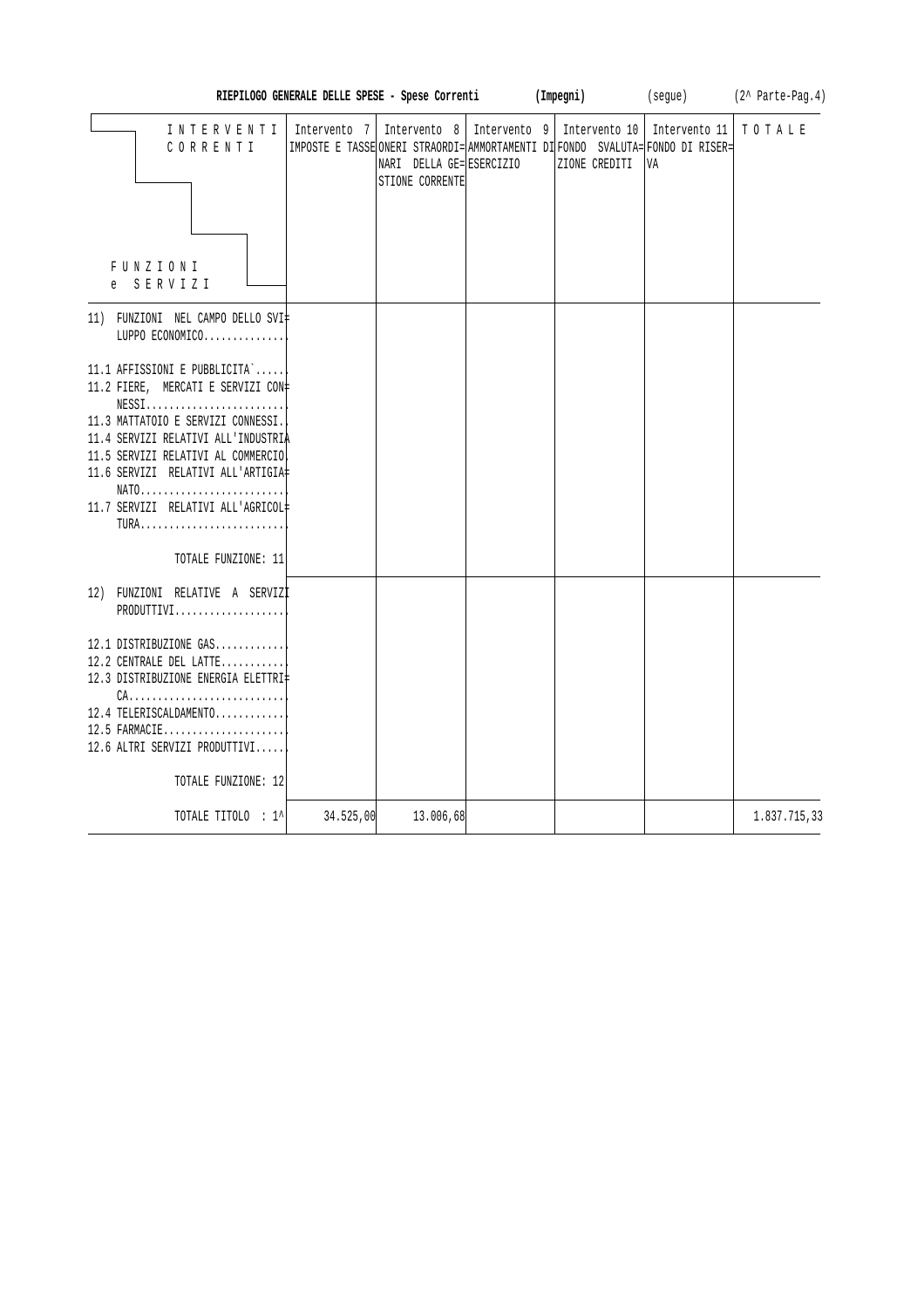(1^ Parte-Pag.1)

| INTERVENTI                                                | Intervento 1                  | Intervento 2   Intervento 3   Intervento 4                                                     | Intervento 5   Intervento 6                      |       |
|-----------------------------------------------------------|-------------------------------|------------------------------------------------------------------------------------------------|--------------------------------------------------|-------|
| PER INVESTIMENTI                                          |                               | ACQUISIZIONE DI ESPROPRI E SER= ACQUISTI DI BE= UTILIZZO DI BE= ACQUISIZIONE DI INCARICHI PRO= |                                                  |       |
|                                                           | BENI IMMOBILI   VITU` ONEROSE | $\overline{\text{NI}}$                                                                         | SPECIFICINI DI TERZI PER BENI MOBILI, FESSIONALI | $E =$ |
|                                                           |                               |                                                                                                | PER REALIZZA= REALIZZAZIONI MACCHINE, ED STERNI  |       |
|                                                           |                               | ZIONI IN ECONO= IN ECONOMIA<br>MIA                                                             | ATTREZZATURE<br>TECNICO-SCIEN=                   |       |
|                                                           |                               |                                                                                                | TIFICHE                                          |       |
|                                                           |                               |                                                                                                |                                                  |       |
| FUNZIONI                                                  |                               |                                                                                                |                                                  |       |
| e SERVIZI                                                 |                               |                                                                                                |                                                  |       |
|                                                           |                               |                                                                                                |                                                  |       |
| 1) FUNZIONI GENERALI DIAMMINI‡                            |                               |                                                                                                |                                                  |       |
| STRAZIONE, DI GESTIONE E DI                               |                               |                                                                                                |                                                  |       |
| CONTROLLO                                                 |                               |                                                                                                |                                                  |       |
| 1.1 ORGANI ISTITUZIONALI, PARTECI‡                        |                               |                                                                                                |                                                  |       |
| PAZIONE E DECENTRAMENTO                                   |                               |                                                                                                |                                                  |       |
| 1.2 SEGRETERIA GENERALE, PERSONALE                        |                               |                                                                                                |                                                  |       |
| $E$ ORGANIZZAZIONE                                        |                               |                                                                                                |                                                  |       |
| 1.3 GESTIONE ECONOMICA, FINANZIA#                         |                               |                                                                                                |                                                  |       |
| RIA, PROGRAMMAZIONE, PROVVEDI‡                            |                               |                                                                                                |                                                  |       |
| TORATO E CONTROLLO DI GESTIONE                            |                               |                                                                                                |                                                  |       |
| 1.4 GESTIONE DELLE ENTRATE TRIBU‡                         |                               |                                                                                                |                                                  |       |
| TARIE E SERVIZI FISCALI                                   |                               |                                                                                                |                                                  |       |
| 1.5 GESTIONE DEI BENI DEMANIALI E<br>PATRIMONIALI         |                               |                                                                                                |                                                  |       |
| 1.6 UFFICIO TECNICO                                       |                               |                                                                                                |                                                  |       |
| 1.7 ANAGRAFE, STATO CIVILE, ELET                          |                               |                                                                                                |                                                  |       |
| TORALE, LEVA E SERVIZIO STATI‡                            |                               |                                                                                                |                                                  |       |
| $STICO. \ldots \ldots \ldots \ldots \ldots \ldots \ldots$ |                               |                                                                                                |                                                  |       |
| $1.8$ ALTRI SERVIZI GENERALI                              | 20.000,00                     |                                                                                                | 7.000,00                                         |       |
|                                                           |                               |                                                                                                |                                                  |       |
| TOTALE FUNZIONE: 1                                        | 20.000,00                     |                                                                                                | 7.000,00                                         |       |
| 2) FUNZIONI RELATIVE ALLA GIUSTI‡                         |                               |                                                                                                |                                                  |       |
|                                                           |                               |                                                                                                |                                                  |       |
|                                                           |                               |                                                                                                |                                                  |       |
| 2.1 UFFICI GIUDIZIARI                                     |                               |                                                                                                |                                                  |       |
| 2.2 CASA CIRCONDARIALE E ALTRI                            |                               |                                                                                                |                                                  |       |
| $SERVIZI.$                                                |                               |                                                                                                |                                                  |       |
|                                                           |                               |                                                                                                |                                                  |       |
| TOTALE FUNZIONE: 2                                        |                               |                                                                                                |                                                  |       |
| 3) FUNZIONI DI POLIZIA LOCALE                             |                               |                                                                                                |                                                  |       |
|                                                           |                               |                                                                                                |                                                  |       |
| 3.1 POLIZIA MUNICIPALE                                    |                               |                                                                                                |                                                  |       |
| 3.2 POLIZIA COMMERCIALE                                   |                               |                                                                                                |                                                  |       |
| 3.3 POLIZIA AMMINISTRATIVA                                |                               |                                                                                                |                                                  |       |
|                                                           |                               |                                                                                                |                                                  |       |
| TOTALE FUNZIONE: 3                                        |                               |                                                                                                |                                                  |       |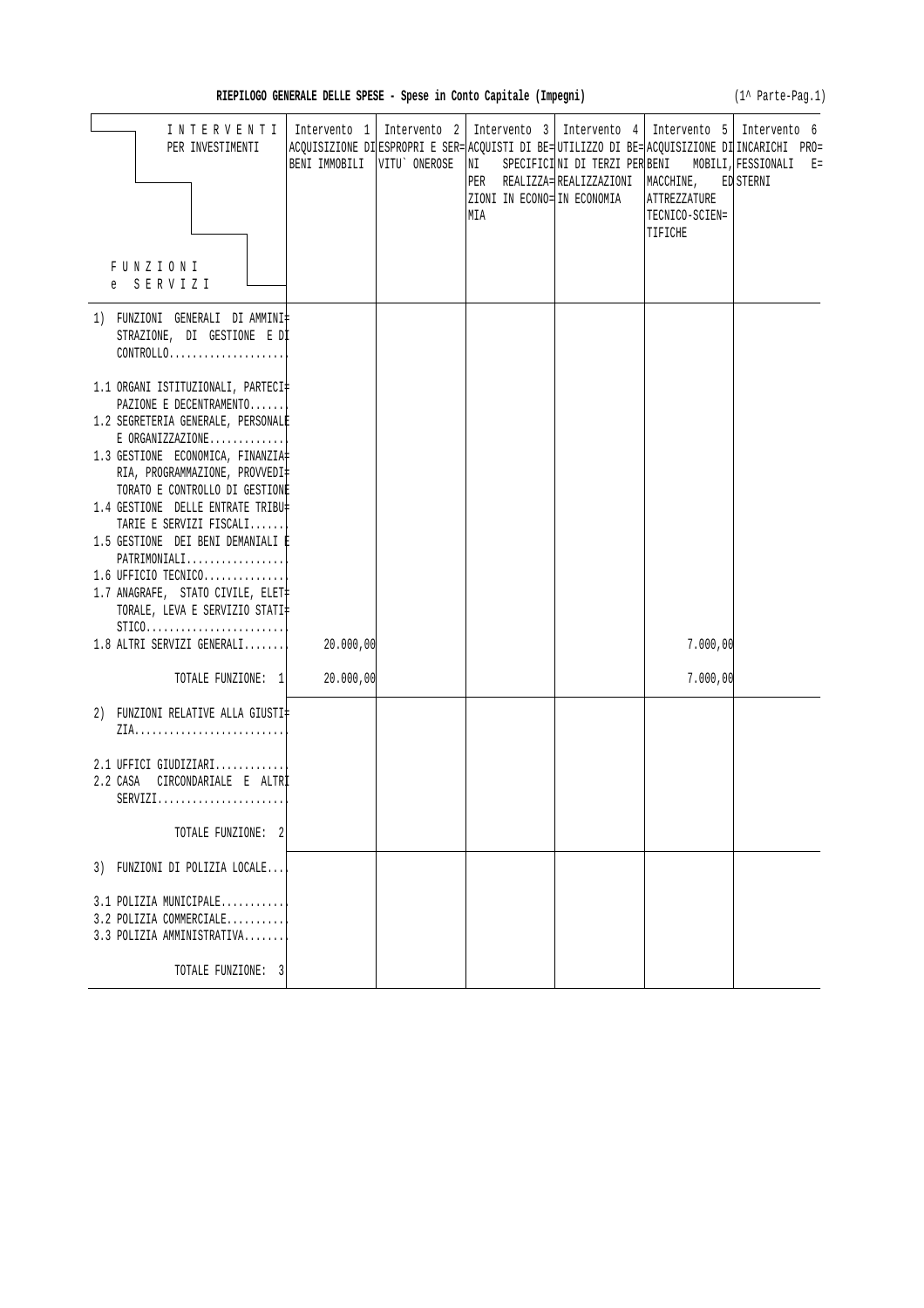| RIEPILOGO GENERALE DELLE SPESE - Spese in Conto Capitale (Impegni) |  |  |  |  |  |  |  |  |  |  |  |  |
|--------------------------------------------------------------------|--|--|--|--|--|--|--|--|--|--|--|--|
|--------------------------------------------------------------------|--|--|--|--|--|--|--|--|--|--|--|--|

 $(segue)$   $(1^{\wedge}$  Parte-Pag. 2)

| INTERVENTI<br>PER INVESTIMENTI<br>FUNZIONI<br>e SERVIZI                                                                                                                                          | BENI IMMOBILI                      | VITU ONEROSE | NI<br>ZIONI IN ECONO= IN ECONOMIA<br>MIA | Intervento 1   Intervento 2   Intervento 3   Intervento 4   Intervento 5   Intervento 6<br>ACQUISIZIONE DIESPROPRI E SER= ACQUISTI DI BE= UTILIZZO DI BE= ACQUISIZIONE DI INCARICHI PRO=<br>SPECIFICINI DI TERZI PER BENI MOBILI, FESSIONALI E=<br>PER REALIZZA= REALIZZAZIONI   MACCHINE, ED STERNI | ATTREZZATURE<br>TECNICO-SCIEN=<br>TIFICHE |  |
|--------------------------------------------------------------------------------------------------------------------------------------------------------------------------------------------------|------------------------------------|--------------|------------------------------------------|------------------------------------------------------------------------------------------------------------------------------------------------------------------------------------------------------------------------------------------------------------------------------------------------------|-------------------------------------------|--|
| 4) FUNZIONI DI ISTRUZIONE PUBBLI‡                                                                                                                                                                |                                    |              |                                          |                                                                                                                                                                                                                                                                                                      |                                           |  |
| $CA.$                                                                                                                                                                                            |                                    |              |                                          |                                                                                                                                                                                                                                                                                                      |                                           |  |
| 4.1 SCUOLA MATERNA <br>4.2 ISTRUZIONE ELEMENTARE<br>4.3 ISTRUZIONE MEDIA<br>4.4 ISTRUZIONE SECONDARIA SUPERIO‡<br>RE<br>4.5 ASSISTENZA SCOLASTICA, TRA<br>SPORTO, REFEZIONE E ALTRI SER‡<br>VIZI | 20.000,00<br>4.000,00<br>47.298,96 |              |                                          |                                                                                                                                                                                                                                                                                                      |                                           |  |
| TOTALE FUNZIONE: 4                                                                                                                                                                               | 71.298,96                          |              |                                          |                                                                                                                                                                                                                                                                                                      |                                           |  |
| 5) FUNZIONI RELATIVE ALLA CULTURA<br>ED AI BENI CULTURALI                                                                                                                                        |                                    |              |                                          |                                                                                                                                                                                                                                                                                                      |                                           |  |
| 5.1 BIBLIOTECHE, MUSEI E PINACOTE‡<br>5.2 TEATRI, ATTIVITA` CULTURALI E<br>SERVIZI DIVERSI NEL SETTORE<br>CULTURALE                                                                              |                                    |              |                                          |                                                                                                                                                                                                                                                                                                      |                                           |  |
| TOTALE FUNZIONE: 5                                                                                                                                                                               |                                    |              |                                          |                                                                                                                                                                                                                                                                                                      |                                           |  |
| 6) FUNZIONI NEL SETTORE SPORTIVO<br>$E$ RICREATIVO                                                                                                                                               |                                    |              |                                          |                                                                                                                                                                                                                                                                                                      |                                           |  |
| 6.1 PISCINE COMUNALI<br>6.2 STADIO COMUNALE, PALAZZO DELLO<br>SPORT ED ALTRI IMPIANTI<br>6.3 MANIFESTAZIONI DIVERSE<br>NEL<br>SETTORE SPORTIVO E RICREATIVO                                      | 17.000,00                          |              |                                          |                                                                                                                                                                                                                                                                                                      | 22.799,09                                 |  |
| TOTALE FUNZIONE: 6                                                                                                                                                                               | 17.000,00                          |              |                                          |                                                                                                                                                                                                                                                                                                      | 22.799,09                                 |  |
| 7) FUNZIONI NEL CAMPO TURISTICO.                                                                                                                                                                 |                                    |              |                                          |                                                                                                                                                                                                                                                                                                      |                                           |  |
| 7.1 SERVIZI TURISTICI<br>7.2 MANIFESTAZIONI TURISTICHE                                                                                                                                           |                                    |              |                                          |                                                                                                                                                                                                                                                                                                      |                                           |  |
| TOTALE FUNZIONE: 7                                                                                                                                                                               |                                    |              |                                          |                                                                                                                                                                                                                                                                                                      |                                           |  |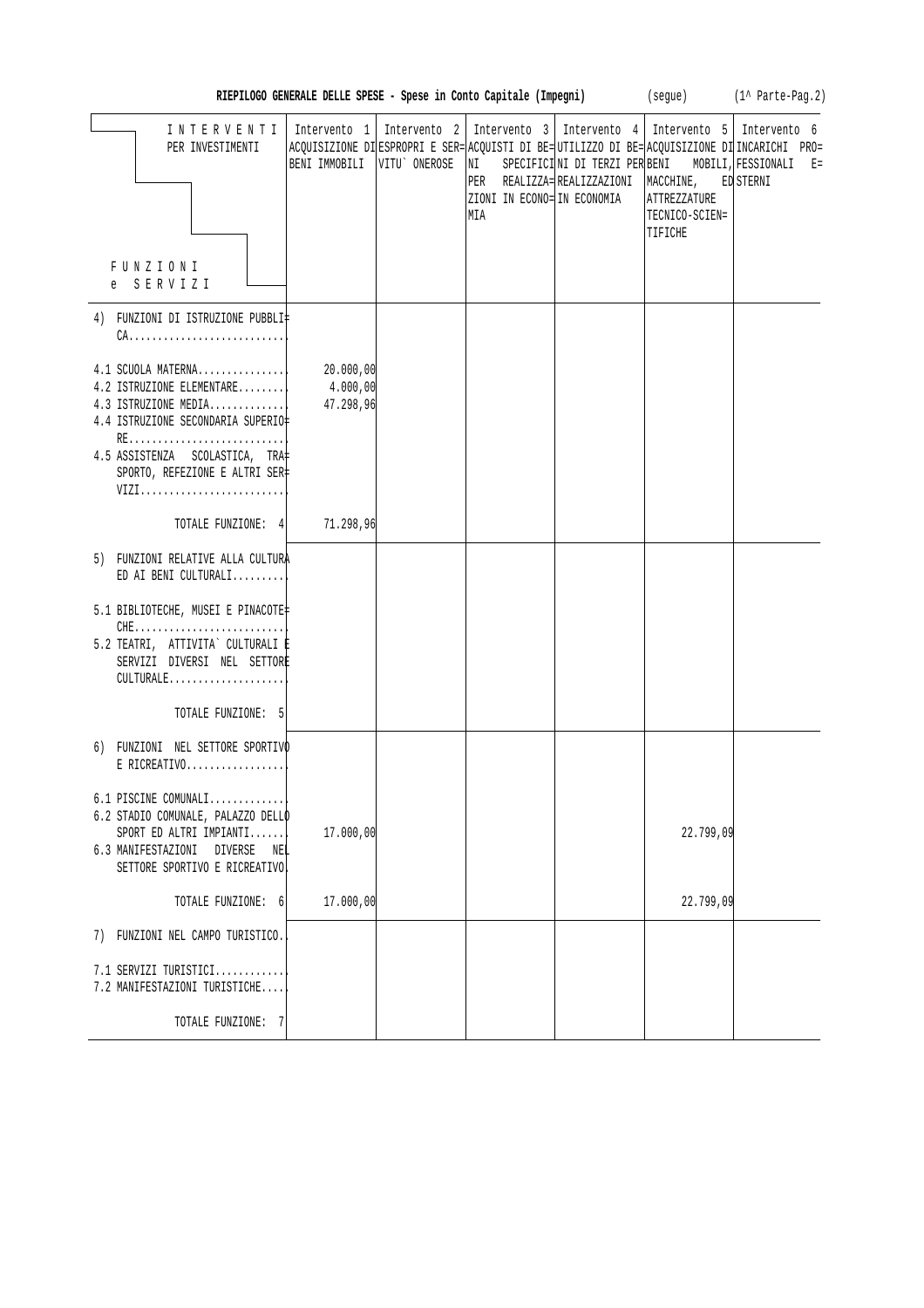| RIEPILOGO GENERALE DELLE SPESE - Spese in Conto Capitale (Impegni) |  |  | (seque) | (1^ Parte-Pag.3) |
|--------------------------------------------------------------------|--|--|---------|------------------|

| INTERVENTI<br>PER INVESTIMENTI                                                                                                                                             | BENI IMMOBILI          | VITU ONEROSE | Intervento 1   Intervento 2   Intervento 3   Intervento 4   Intervento 5   Intervento 6<br>ΝI<br>ZIONI IN ECONO= IN ECONOMIA<br>MIA | PER REALIZZA= REALIZZAZIONI   MACCHINE, | ATTREZZATURE<br>TECNICO-SCIEN=<br>TIFICHE | ACQUISIZIONE DI ESPROPRI E SER= ACQUISTI DI BE= UTILIZZO DI BE= ACQUISIZIONE DI INCARICHI PRO=<br>SPECIFICINI DI TERZI PER BENI MOBILI, FESSIONALI E=<br>ED STERNI |
|----------------------------------------------------------------------------------------------------------------------------------------------------------------------------|------------------------|--------------|-------------------------------------------------------------------------------------------------------------------------------------|-----------------------------------------|-------------------------------------------|--------------------------------------------------------------------------------------------------------------------------------------------------------------------|
| <b>FUNZIONI</b><br>e SERVIZI                                                                                                                                               |                        |              |                                                                                                                                     |                                         |                                           |                                                                                                                                                                    |
| 8) FUNZIONI NEL CAMPO DELLA VIA‡<br>BILITA' E DEI TRASPORTI                                                                                                                |                        |              |                                                                                                                                     |                                         |                                           |                                                                                                                                                                    |
| 8.1 VIABILITA`, CIRCOLAZIONE STRA‡<br>DALE E SERVIZI CONNESSI<br>8.2 ILLUMINAZIONE PUBBLICA E SER‡<br>VIZI CONNESSI<br>8.3 TRASPORTI PUBBLICI LOCALI E<br>SERVIZI CONNESSI | 15.000,00<br>65.000,00 |              |                                                                                                                                     |                                         | 10.000,00                                 |                                                                                                                                                                    |
| TOTALE FUNZIONE: 8                                                                                                                                                         | 80.000,00              |              |                                                                                                                                     |                                         | 10.000,00                                 |                                                                                                                                                                    |
| 9) FUNZIONI RIGUARDANTI LA GE‡<br>STIONE DEL TERRITORIO E DEL#<br>$L'AMBIENTER$<br>9.1 URBANISTICA E GESTIONE DEL                                                          |                        |              |                                                                                                                                     |                                         |                                           |                                                                                                                                                                    |
| TERRITORIO<br>9.2 EDILIZIA RESIDENZIALE PUBBLICA<br>LOCALE E PIANI DI EDILIZIA E‡<br>CONOMICO-POPOLARE<br>9.3 SERVIZI DI PROTEZIONE CIVILE.                                |                        |              |                                                                                                                                     |                                         |                                           |                                                                                                                                                                    |
| 9.4 SERVIZIO IDRICO INTEGRATO<br>9.5 SERVIZIO SMALTIMENTO RIFIUTI.<br>9.6 PARCHI E SERVIZI PER LA TUTELÀ<br>AMBIENTALE DEL VERDE, ALTRI                                    | 192.000,00             |              |                                                                                                                                     |                                         |                                           |                                                                                                                                                                    |
| SERVIZI RELATIVI AL TERRITORIO<br>ED ALL'AMBIENTE                                                                                                                          | 320.522,17             |              |                                                                                                                                     |                                         |                                           |                                                                                                                                                                    |
| TOTALE FUNZIONE: 9                                                                                                                                                         | 512.522,17             |              |                                                                                                                                     |                                         |                                           |                                                                                                                                                                    |
| 10) FUNZIONI NEL SETTORE SOCIALE.                                                                                                                                          |                        |              |                                                                                                                                     |                                         |                                           |                                                                                                                                                                    |
| 10.1 ASILI NIDO, SERVIZI PER L'IN‡<br>FANZIA E PER I MINORI<br>10.2 SERVIZI DI PREVENZIONE E RIA‡                                                                          |                        |              |                                                                                                                                     |                                         |                                           |                                                                                                                                                                    |
| $BILITAZIONE$<br>10.3 STRUTTURE RESIDENZIALI E DI<br>RICOVERO PER ANZIANI                                                                                                  |                        |              |                                                                                                                                     |                                         |                                           |                                                                                                                                                                    |
| 10.4 ASSISTENZA, BENEFICENZA PUB<br>BLICA E SERVIZI DIVERSI ALLA<br>PERSONA                                                                                                |                        |              |                                                                                                                                     |                                         |                                           |                                                                                                                                                                    |
| 10.5 SERVIZIO NECROSCOPICO E CIMI‡<br>$TERIALE$                                                                                                                            | 35.000,00              |              |                                                                                                                                     |                                         |                                           |                                                                                                                                                                    |
| TOTALE FUNZIONE: 10                                                                                                                                                        | 35.000,00              |              |                                                                                                                                     |                                         |                                           |                                                                                                                                                                    |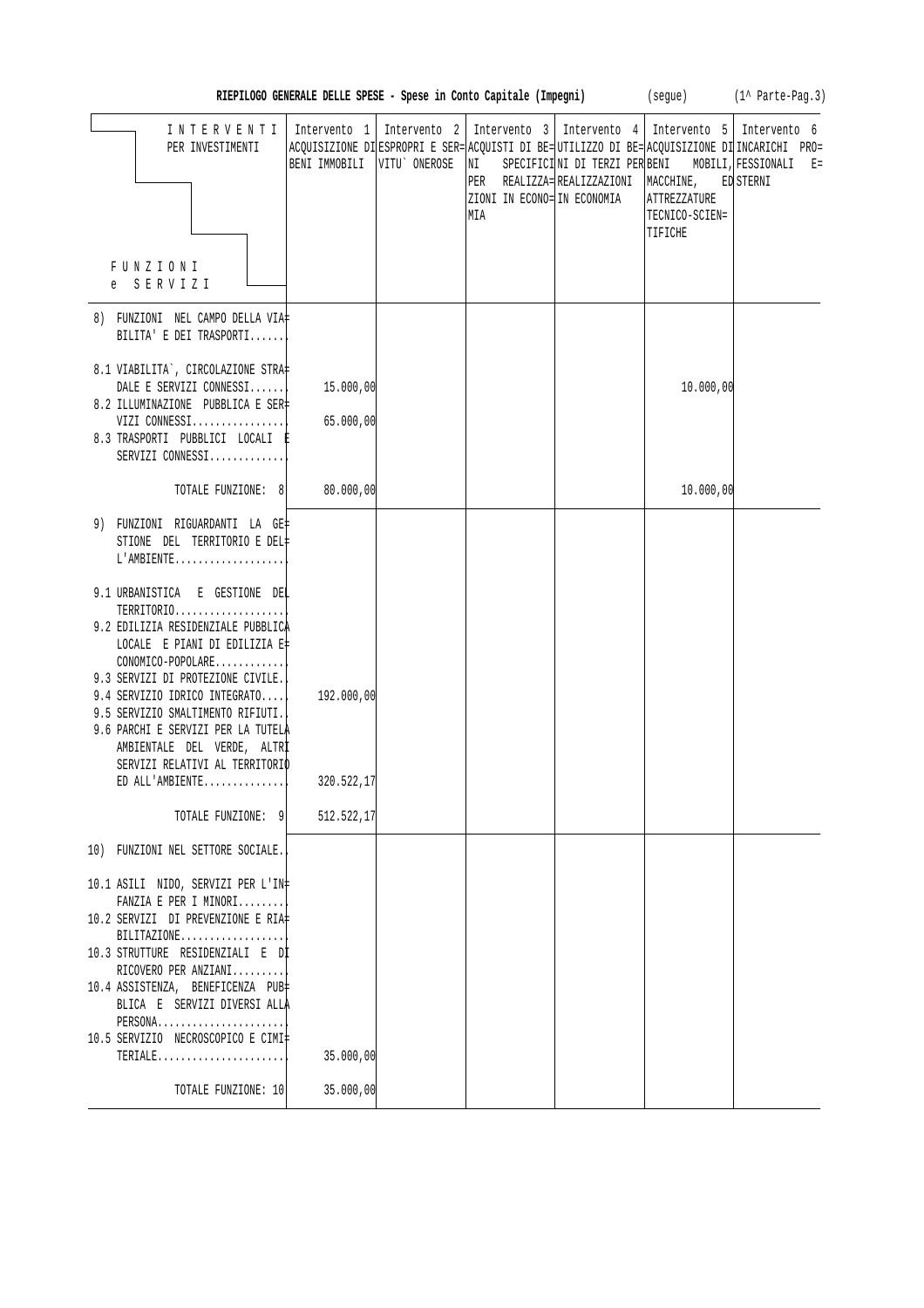| Intervento 2   Intervento 3   Intervento 4   Intervento 5   Intervento 6<br>INTERVENTI<br>Intervento 1<br>PER INVESTIMENTI<br>ACQUISIZIONE DI ESPROPRI E SER= ACQUISTI DI BE= UTILIZZO DI BE= ACQUISIZIONE DI INCARICHI PRO=<br>BENI IMMOBILI VITU' ONEROSE<br>SPECIFICINI DI TERZI PER BENI<br>MOBILI, FESSIONALI E=<br> NI<br>PER REALIZZA=REALIZZAZIONI<br>MACCHINE,<br>ED STERNI<br>ZIONI IN ECONO= IN ECONOMIA<br><b>ATTREZZATURE</b><br>MIA<br>TECNICO-SCIEN=<br>TIFICHE |  |
|--------------------------------------------------------------------------------------------------------------------------------------------------------------------------------------------------------------------------------------------------------------------------------------------------------------------------------------------------------------------------------------------------------------------------------------------------------------------------------|--|
| FUNZIONI                                                                                                                                                                                                                                                                                                                                                                                                                                                                       |  |
| e SERVIZI                                                                                                                                                                                                                                                                                                                                                                                                                                                                      |  |
| 11) FUNZIONI NEL CAMPO DELLO SVI‡<br>LUPPO ECONOMICO                                                                                                                                                                                                                                                                                                                                                                                                                           |  |
| 11.1 AFFISSIONI E PUBBLICITA`<br>11.2 FIERE, MERCATI E SERVIZI CON#<br>$NESS1, \ldots, \ldots, \ldots, \ldots, \ldots, \ldots,$<br>11.3 MATTATOIO E SERVIZI CONNESSI.<br>11.4 SERVIZI RELATIVI ALL'INDUSTRIA<br>11.5 SERVIZI RELATIVI AL COMMERCIO<br>11.6 SERVIZI RELATIVI ALL'ARTIGIA#<br>NATO<br>11.7 SERVIZI RELATIVI ALL'AGRICOL#<br>TURA                                                                                                                                 |  |
| TOTALE FUNZIONE: 11                                                                                                                                                                                                                                                                                                                                                                                                                                                            |  |
| 12) FUNZIONI RELATIVE A SERVIZI<br>PRODUTTIVI<br>12.1 DISTRIBUZIONE GAS<br>12.2 CENTRALE DEL LATTE<br>12.3 DISTRIBUZIONE ENERGIA ELETTRI‡<br>$CA.$<br>12.4 TELERISCALDAMENTO<br>$12.5$ FARMACIE<br>12.6 ALTRI SERVIZI PRODUTTIVI<br>TOTALE FUNZIONE: 12                                                                                                                                                                                                                        |  |
| 39.799,09<br>TOTALE TITOLO : 2^ <br>735.821,13                                                                                                                                                                                                                                                                                                                                                                                                                                 |  |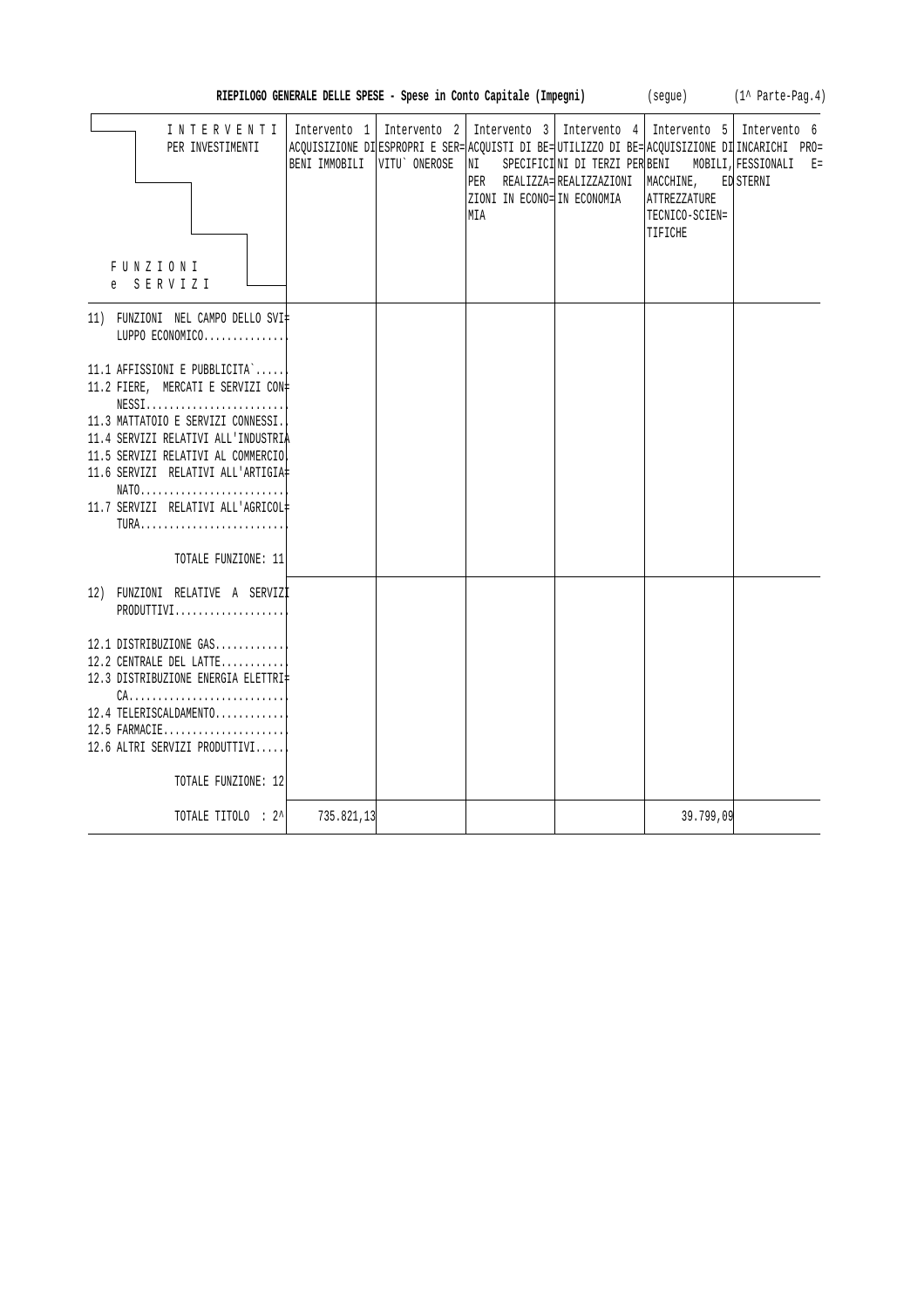| RIEPILOGO GENERALE DELLE SPESE - Spese in Conto Capitale (Impegni) |  |  |  |  |  |  |  |  |
|--------------------------------------------------------------------|--|--|--|--|--|--|--|--|
|--------------------------------------------------------------------|--|--|--|--|--|--|--|--|

**RIEPILOGO GENERALE DELLE SPESE - Spese in Conto Capitale (Impegni)** (2^ Parte-Pag.1)

| INTERVENTI<br>PER INVESTIMENTI<br>FUNZIONI<br>e SERVIZI                                                                                                                                                                                                                                                                                                                                                                                                                                                                                                                                                                            | Intervento 7<br>TRASFERIMENTI<br>DI CAPITALE | Intervento 8<br>AZIONARIE | CAPITALE | Intervento 9   Intervento 10<br>PARTECIPAZIONI CONFERIMENTI DICONCESSIONI DI<br>CREDITI E ANTI=<br>CIPAZIONI | TOTALE    |
|------------------------------------------------------------------------------------------------------------------------------------------------------------------------------------------------------------------------------------------------------------------------------------------------------------------------------------------------------------------------------------------------------------------------------------------------------------------------------------------------------------------------------------------------------------------------------------------------------------------------------------|----------------------------------------------|---------------------------|----------|--------------------------------------------------------------------------------------------------------------|-----------|
| 1) FUNZIONI GENERALI DI AMMINI‡<br>STRAZIONE, DI GESTIONE E DI<br>$CONTROLLO.$<br>1.1 ORGANI ISTITUZIONALI, PARTECI‡<br>PAZIONE E DECENTRAMENTO<br>1.2 SEGRETERIA GENERALE, PERSONALE<br>$E$ ORGANIZZAZIONE<br>1.3 GESTIONE ECONOMICA, FINANZIA<br>RIA, PROGRAMMAZIONE, PROVVEDI‡<br>TORATO E CONTROLLO DI GESTIONE<br>1.4 GESTIONE DELLE ENTRATE TRIBU‡<br>TARIE E SERVIZI FISCALI<br>1.5 GESTIONE DEI BENI DEMANIALI È<br>PATRIMONIALI<br>$1.6$ UFFICIO TECNICO<br>1.7 ANAGRAFE, STATO CIVILE, ELET<br>TORALE, LEVA E SERVIZIO STATI‡<br>$STICO. \ldots \ldots \ldots \ldots \ldots \ldots \ldots$<br>1.8 ALTRI SERVIZI GENERALI |                                              |                           |          |                                                                                                              | 27.000,00 |
| TOTALE FUNZIONE: 1<br>2) FUNZIONI RELATIVE ALLA GIUSTI‡                                                                                                                                                                                                                                                                                                                                                                                                                                                                                                                                                                            |                                              |                           |          |                                                                                                              | 27.000,00 |
| 2.1 UFFICI GIUDIZIARI<br>2.2 CASA<br>CIRCONDARIALE E ALTRİ<br>$SERVIZI.$<br>TOTALE FUNZIONE: 2                                                                                                                                                                                                                                                                                                                                                                                                                                                                                                                                     |                                              |                           |          |                                                                                                              |           |
| 3) FUNZIONI DI POLIZIA LOCALE                                                                                                                                                                                                                                                                                                                                                                                                                                                                                                                                                                                                      |                                              |                           |          |                                                                                                              |           |
| 3.1 POLIZIA MUNICIPALE<br>3.2 POLIZIA COMMERCIALE<br>3.3 POLIZIA AMMINISTRATIVA                                                                                                                                                                                                                                                                                                                                                                                                                                                                                                                                                    |                                              |                           |          |                                                                                                              |           |
| TOTALE FUNZIONE: 3                                                                                                                                                                                                                                                                                                                                                                                                                                                                                                                                                                                                                 |                                              |                           |          |                                                                                                              |           |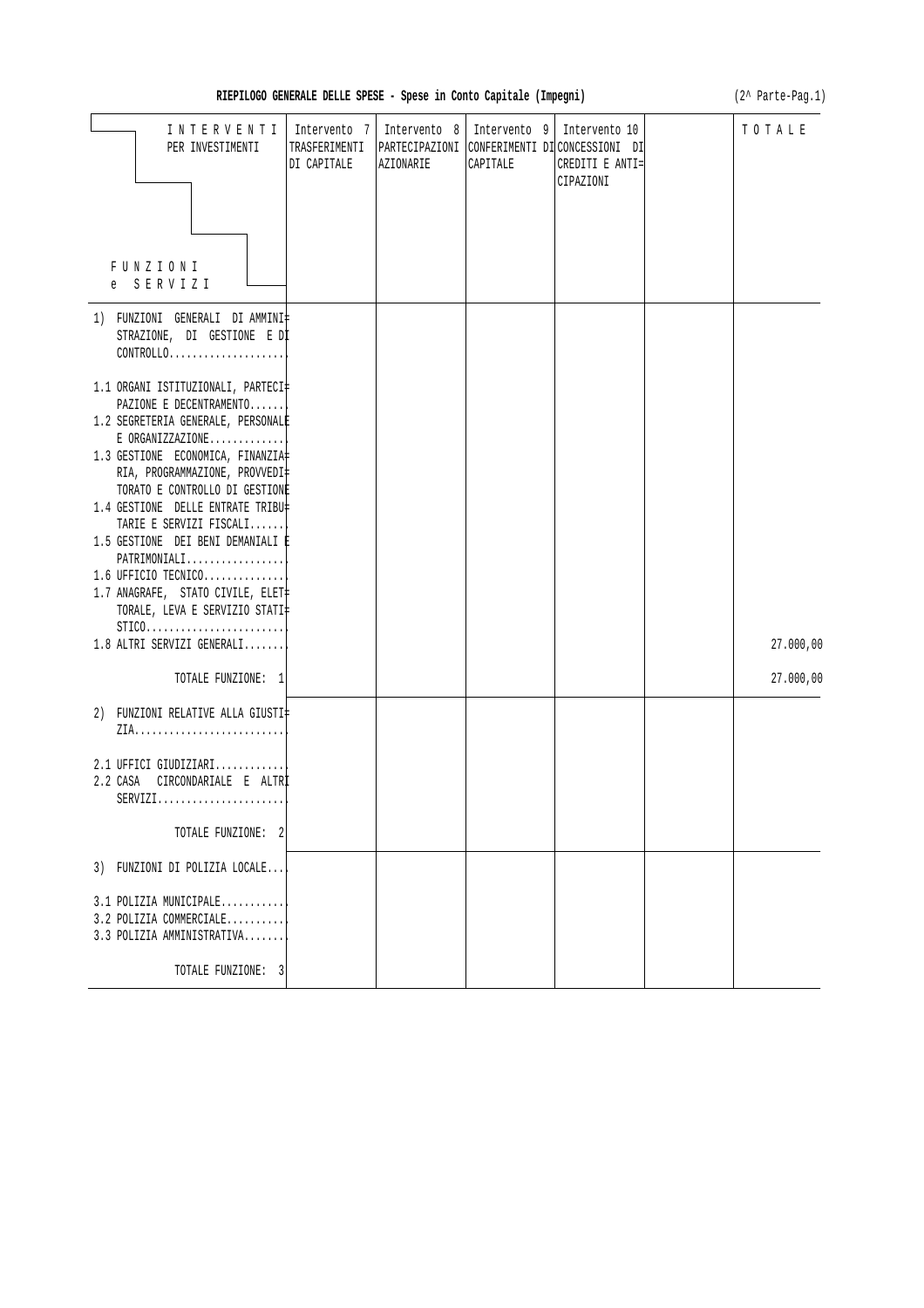| RIEPILOGO GENERALE DELLE SPESE - Spese in Conto Capitale (Impegni)<br>(segue)                                      |                                              |           |                                         |                                                                                               |  | (2^ Parte-Pag.2)                   |
|--------------------------------------------------------------------------------------------------------------------|----------------------------------------------|-----------|-----------------------------------------|-----------------------------------------------------------------------------------------------|--|------------------------------------|
| INTERVENTI<br>PER INVESTIMENTI                                                                                     | Intervento 7<br>TRASFERIMENTI<br>DI CAPITALE | AZIONARIE | Intervento 8   Intervento 9<br>CAPITALE | Intervento 10<br>PARTECIPAZIONI CONFERIMENTI DICONCESSIONI DI<br>CREDITI E ANTI=<br>CIPAZIONI |  | TOTALE                             |
|                                                                                                                    |                                              |           |                                         |                                                                                               |  |                                    |
| FUNZIONI<br>S E R V I Z I<br>e                                                                                     |                                              |           |                                         |                                                                                               |  |                                    |
| 4) FUNZIONI DI ISTRUZIONE PUBBLI‡                                                                                  |                                              |           |                                         |                                                                                               |  |                                    |
| 4.1 SCUOLA MATERNA<br>4.2 ISTRUZIONE ELEMENTARE<br>4.3 ISTRUZIONE MEDIA<br>4.4 ISTRUZIONE SECONDARIA SUPERIO‡      |                                              |           |                                         |                                                                                               |  | 20.000,00<br>4.000,00<br>47.298,96 |
| 4.5 ASSISTENZA SCOLASTICA, TRA<br>SPORTO, REFEZIONE E ALTRI SER‡<br>VIZI                                           |                                              |           |                                         |                                                                                               |  |                                    |
| TOTALE FUNZIONE: 4                                                                                                 |                                              |           |                                         |                                                                                               |  | 71.298,96                          |
| 5) FUNZIONI RELATIVE ALLA CULTURA<br>ED AI BENI CULTURALI                                                          |                                              |           |                                         |                                                                                               |  |                                    |
| 5.1 BIBLIOTECHE, MUSEI E PINACOTE<br>5.2 TEATRI, ATTIVITA` CULTURALI ‡<br>SERVIZI DIVERSI NEL SETTORE<br>CULTURALE |                                              |           |                                         |                                                                                               |  |                                    |
| TOTALE FUNZIONE: 5                                                                                                 |                                              |           |                                         |                                                                                               |  |                                    |
| 6) FUNZIONI NEL SETTORE SPORTIVO<br>$E$ RICREATIVO                                                                 |                                              |           |                                         |                                                                                               |  |                                    |
| 6.1 PISCINE COMUNALI<br>6.2 STADIO COMUNALE, PALAZZO DELLO<br>SPORT ED ALTRI IMPIANTI                              |                                              |           |                                         |                                                                                               |  | 39.799,09                          |
| 6.3 MANIFESTAZIONI DIVERSE<br>NEL<br>SETTORE SPORTIVO E RICREATIVO                                                 |                                              |           |                                         |                                                                                               |  |                                    |
| TOTALE FUNZIONE: 6                                                                                                 |                                              |           |                                         |                                                                                               |  | 39.799,09                          |
| 7) FUNZIONI NEL CAMPO TURISTICO.                                                                                   |                                              |           |                                         |                                                                                               |  |                                    |
| $7.1$ SERVIZI TURISTICI<br>7.2 MANIFESTAZIONI TURISTICHE                                                           |                                              |           |                                         |                                                                                               |  |                                    |
| TOTALE FUNZIONE: 7                                                                                                 |                                              |           |                                         |                                                                                               |  |                                    |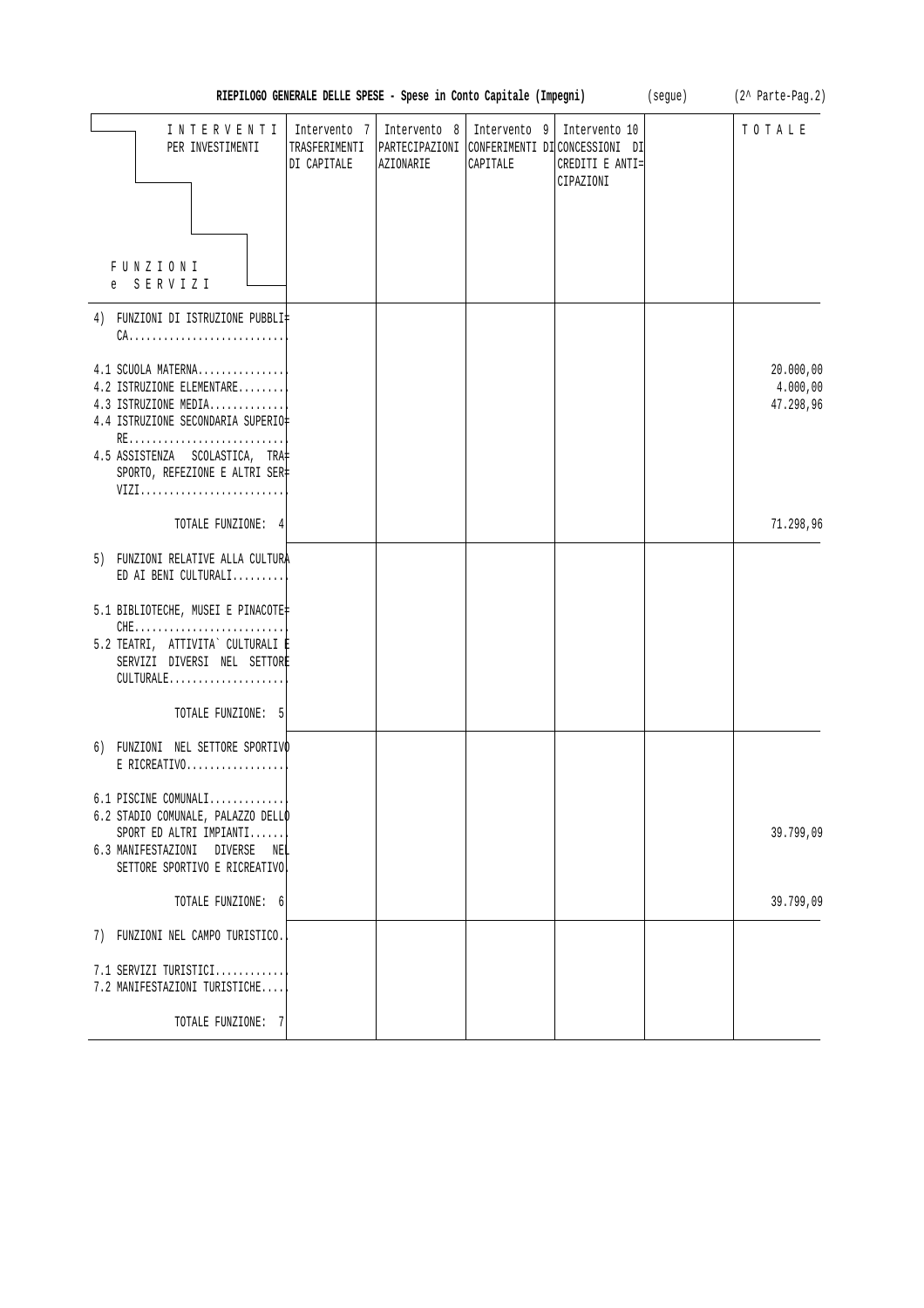| RIEPILOGO GENERALE DELLE SPESE - Spese in Conto Capitale (Impegni)                                                                                                                                | (seque)<br>(2^ Parte-Pag.3)                  |           |                                           |                                                                                               |  |            |
|---------------------------------------------------------------------------------------------------------------------------------------------------------------------------------------------------|----------------------------------------------|-----------|-------------------------------------------|-----------------------------------------------------------------------------------------------|--|------------|
| INTERVENTI<br>PER INVESTIMENTI                                                                                                                                                                    | Intervento 7<br>TRASFERIMENTI<br>DI CAPITALE | AZIONARIE | Intervento 8   Intervento 9  <br>CAPITALE | Intervento 10<br>PARTECIPAZIONI CONFERIMENTI DICONCESSIONI DI<br>CREDITI E ANTI=<br>CIPAZIONI |  | TOTALE     |
| <b>FUNZIONI</b><br>e SERVIZI                                                                                                                                                                      |                                              |           |                                           |                                                                                               |  |            |
| 8) FUNZIONI NEL CAMPO DELLA VIA‡<br>BILITA' E DEI TRASPORTI                                                                                                                                       |                                              |           |                                           |                                                                                               |  |            |
| 8.1 VIABILITA', CIRCOLAZIONE STRA<br>DALE E SERVIZI CONNESSI                                                                                                                                      |                                              |           |                                           |                                                                                               |  | 25.000,00  |
| 8.2 ILLUMINAZIONE PUBBLICA E SER‡<br>VIZI CONNESSI<br>8.3 TRASPORTI PUBBLICI LOCALI E<br>SERVIZI CONNESSI                                                                                         |                                              |           |                                           |                                                                                               |  | 65.000,00  |
| TOTALE FUNZIONE: 8                                                                                                                                                                                |                                              |           |                                           |                                                                                               |  | 90.000,00  |
| 9) FUNZIONI RIGUARDANTI LA GE‡<br>STIONE DEL TERRITORIO E DEL#<br>L'AMBIENTE                                                                                                                      |                                              |           |                                           |                                                                                               |  |            |
| 9.1 URBANISTICA E GESTIONE DEL<br>TERRITORIO<br>9.2 EDILIZIA RESIDENZIALE PUBBLICA<br>LOCALE E PIANI DI EDILIZIA E‡                                                                               |                                              |           |                                           |                                                                                               |  |            |
| CONOMICO-POPOLARE<br>9.3 SERVIZI DI PROTEZIONE CIVILE.<br>9.4 SERVIZIO IDRICO INTEGRATO<br>9.5 SERVIZIO SMALTIMENTO RIFIUTI.<br>9.6 PARCHI E SERVIZI PER LA TUTELA<br>AMBIENTALE DEL VERDE, ALTRI |                                              |           |                                           |                                                                                               |  | 192.000,00 |
| SERVIZI RELATIVI AL TERRITORIO<br>ED ALL'AMBIENTE                                                                                                                                                 |                                              |           |                                           |                                                                                               |  | 320.522,17 |
| TOTALE FUNZIONE: 9                                                                                                                                                                                |                                              |           |                                           |                                                                                               |  | 512.522,17 |
| 10) FUNZIONI NEL SETTORE SOCIALE.                                                                                                                                                                 |                                              |           |                                           |                                                                                               |  |            |
| 10.1 ASILI NIDO, SERVIZI PER L'IN+<br>FANZIA E PER I MINORI                                                                                                                                       |                                              |           |                                           |                                                                                               |  |            |
| 10.2 SERVIZI DI PREVENZIONE E RIA#<br>$BILITAZIONE$<br>10.3 STRUTTURE RESIDENZIALI E Dİ<br>RICOVERO PER ANZIANI                                                                                   |                                              |           |                                           |                                                                                               |  |            |
| 10.4 ASSISTENZA, BENEFICENZA PUB‡<br>BLICA E SERVIZI DIVERSI ALLA<br>PERSONA                                                                                                                      |                                              |           |                                           |                                                                                               |  |            |
| 10.5 SERVIZIO NECROSCOPICO E CIMI‡<br>$\mathtt{TERIALE} \ldots \ldots \ldots \ldots \ldots \ldots \ldots \ldots$                                                                                  |                                              |           |                                           |                                                                                               |  | 35.000,00  |
| TOTALE FUNZIONE: 10                                                                                                                                                                               |                                              |           |                                           |                                                                                               |  | 35.000,00  |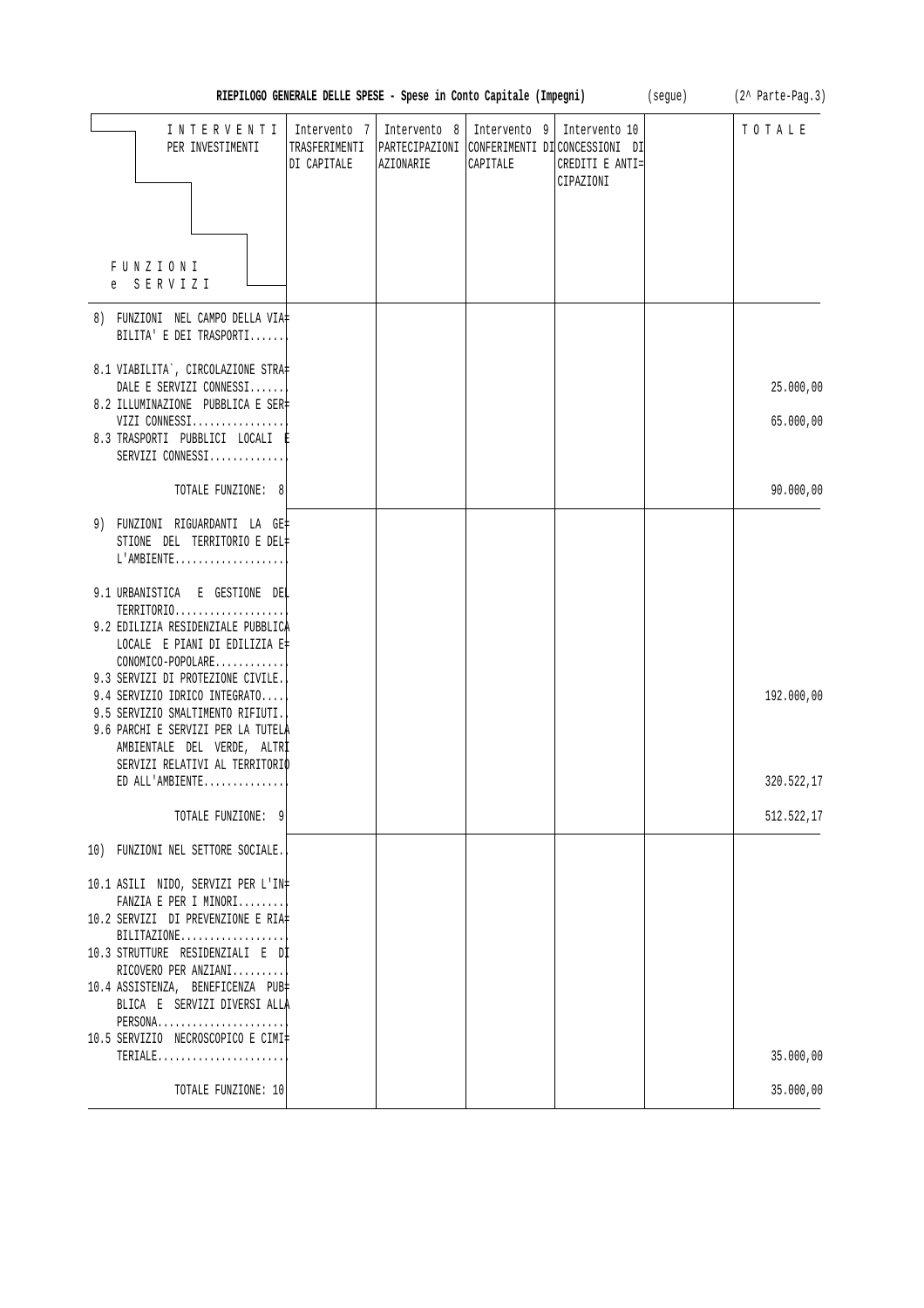| RIEPILOGO GENERALE DELLE SPESE - Spese in Conto Capitale (Impegni)                                                                                                                                                                                                                            | (seque)                     | (2^ Parte-Pag.4)          |                          |                                                                                                                  |  |            |
|-----------------------------------------------------------------------------------------------------------------------------------------------------------------------------------------------------------------------------------------------------------------------------------------------|-----------------------------|---------------------------|--------------------------|------------------------------------------------------------------------------------------------------------------|--|------------|
| INTERVENTI<br>PER INVESTIMENTI<br>FUNZIONI<br>e SERVIZI                                                                                                                                                                                                                                       | Intervento 7<br>DI CAPITALE | Intervento 8<br>AZIONARIE | Intervento 9<br>CAPITALE | Intervento 10<br>TRASFERIMENTI   PARTECIPAZIONI   CONFERIMENTI DI CONCESSIONI DI<br>CREDITI E ANTI=<br>CIPAZIONI |  | TOTALE     |
| 11) FUNZIONI NEL CAMPO DELLO SVI‡<br>LUPPO ECONOMICO                                                                                                                                                                                                                                          |                             |                           |                          |                                                                                                                  |  |            |
| 11.1 AFFISSIONI E PUBBLICITA`<br>11.2 FIERE, MERCATI E SERVIZI CON‡<br>NESS1<br>11.3 MATTATOIO E SERVIZI CONNESSI.<br>11.4 SERVIZI RELATIVI ALL'INDUSTRIA<br>11.5 SERVIZI RELATIVI AL COMMERCIO<br>11.6 SERVIZI RELATIVI ALL'ARTIGIA#<br>$NATO$<br>11.7 SERVIZI RELATIVI ALL'AGRICOL#<br>TURA |                             |                           |                          |                                                                                                                  |  |            |
| TOTALE FUNZIONE: 11                                                                                                                                                                                                                                                                           |                             |                           |                          |                                                                                                                  |  |            |
| 12) FUNZIONI RELATIVE A SERVIZI<br>PRODUTTIVI                                                                                                                                                                                                                                                 |                             |                           |                          |                                                                                                                  |  |            |
| 12.1 DISTRIBUZIONE GAS<br>12.2 CENTRALE DEL LATTE<br>12.3 DISTRIBUZIONE ENERGIA ELETTRI#<br>12.4 TELERISCALDAMENTO<br>12.5 FARMACIE<br>12.6 ALTRI SERVIZI PRODUTTIVI<br>TOTALE FUNZIONE: 12                                                                                                   |                             |                           |                          |                                                                                                                  |  |            |
| TOTALE TITOLO : 2^                                                                                                                                                                                                                                                                            |                             |                           |                          |                                                                                                                  |  | 775.620,22 |
|                                                                                                                                                                                                                                                                                               |                             |                           |                          |                                                                                                                  |  |            |